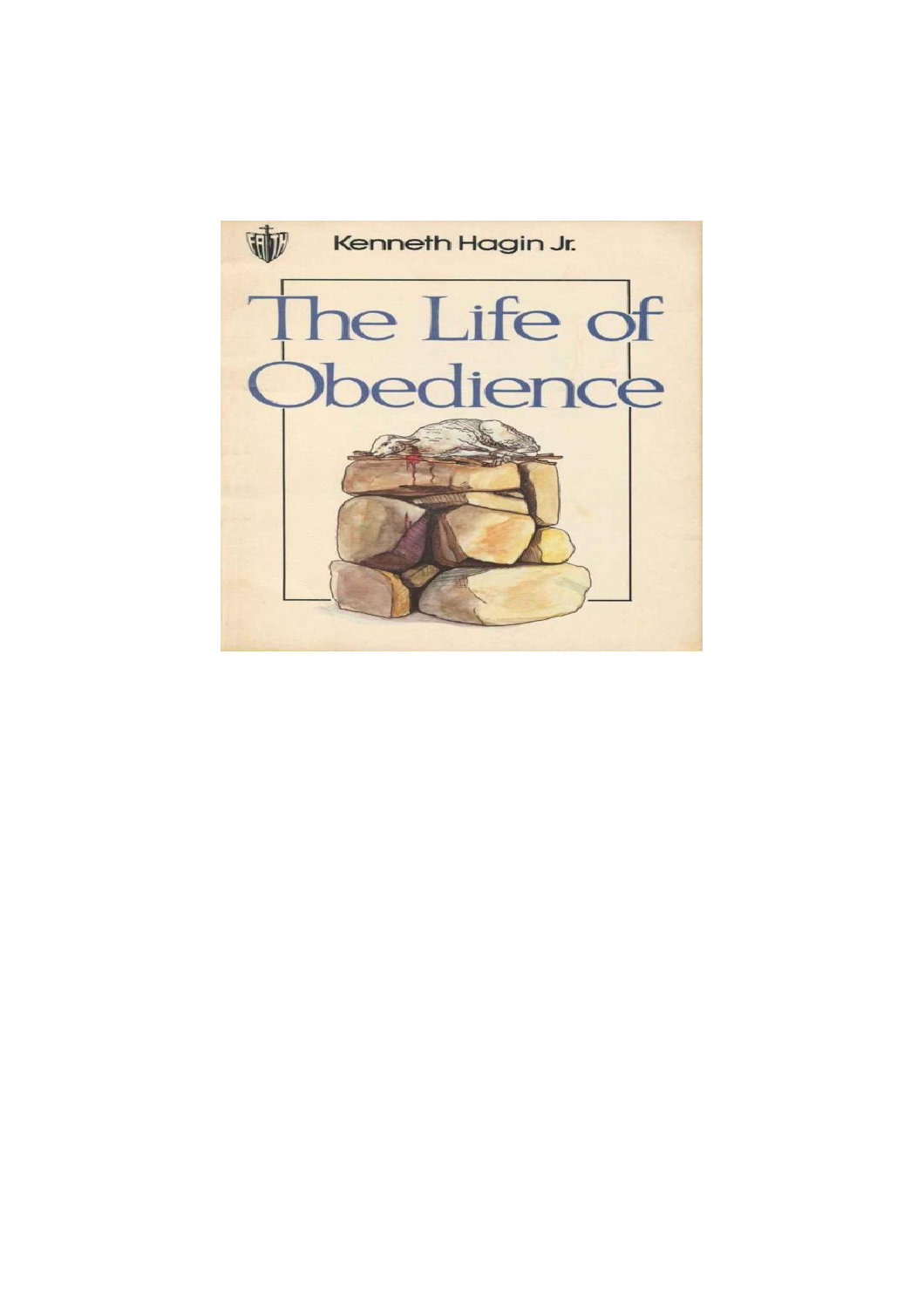#### **Preface**

If there is any subject which has been unpopular in charismatic ranks, it is obedience. Yet as I began to study the Word of God in relation to obedience, I saw that it is really the underlying theme of the entire Bible.

Everything that we do as Christians requires our obedience. Every blessing from God will require obedience on our part. So many times Christians wonder why God isn't blessing them, when really, God is waiting for their obedience before He *can* bless them.

Teaching about obedience is needed in the Body of Christ, so that we can move into the arena of great faith and accomplish what God has for us to do in this generation before the Lord's return.

One of the books which influenced me as I studied this subject, was Andrew Murray's classic book, *The School of Obedience.* It is a book I highly recommend to the Body of Christ.

Throughout the Word of God, as we study the lives of men and women mighty in faith, we see that they always operated *in obedience* to God. And that's what allowed God to do the impossible through them!

aging Kennest,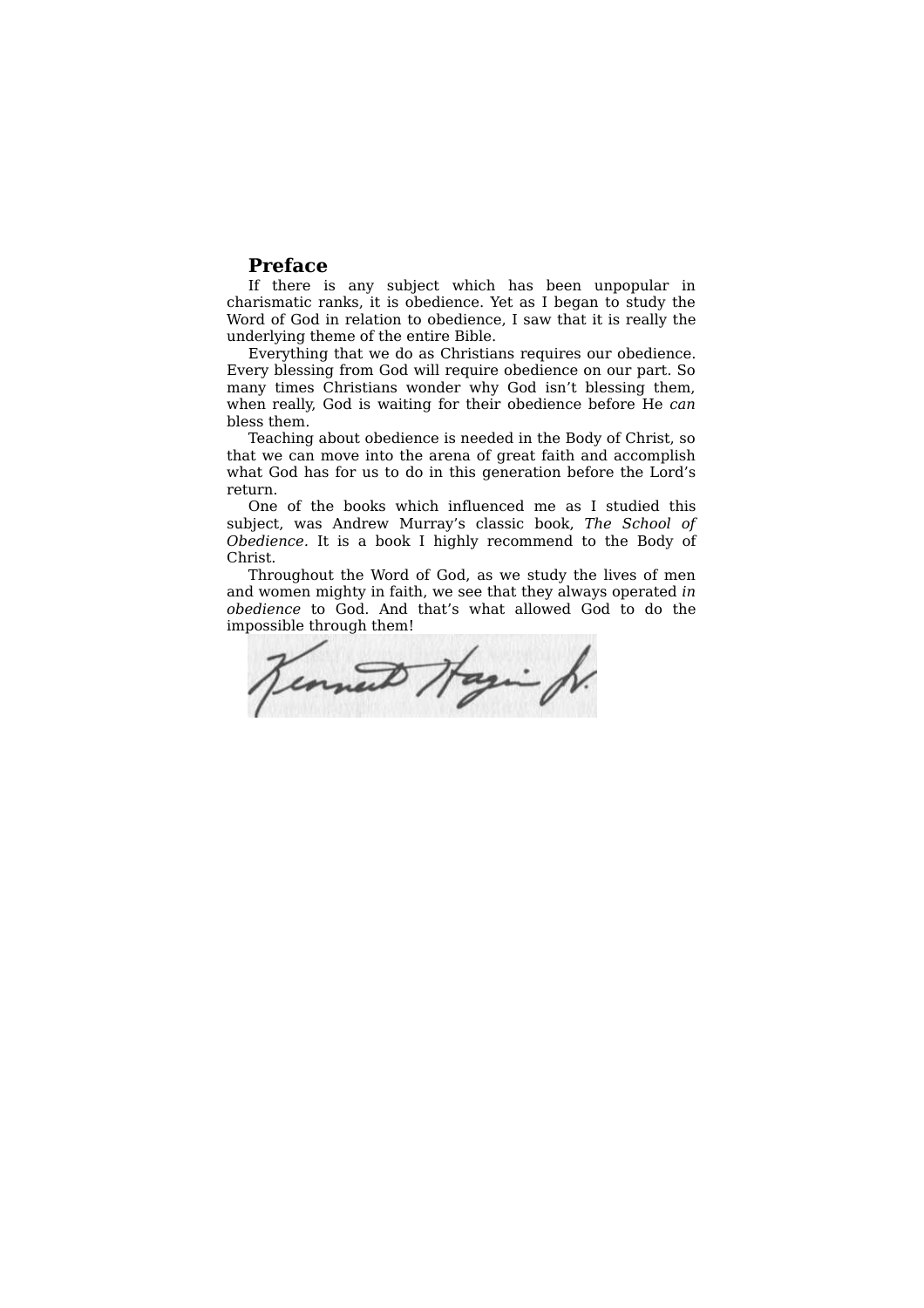# **Contents**

Preface

1 Why Should T Obey?

2 Obedience: More Than an Action 3 Obtaining Your Promised Land

4 Disobedience and How to Deal With It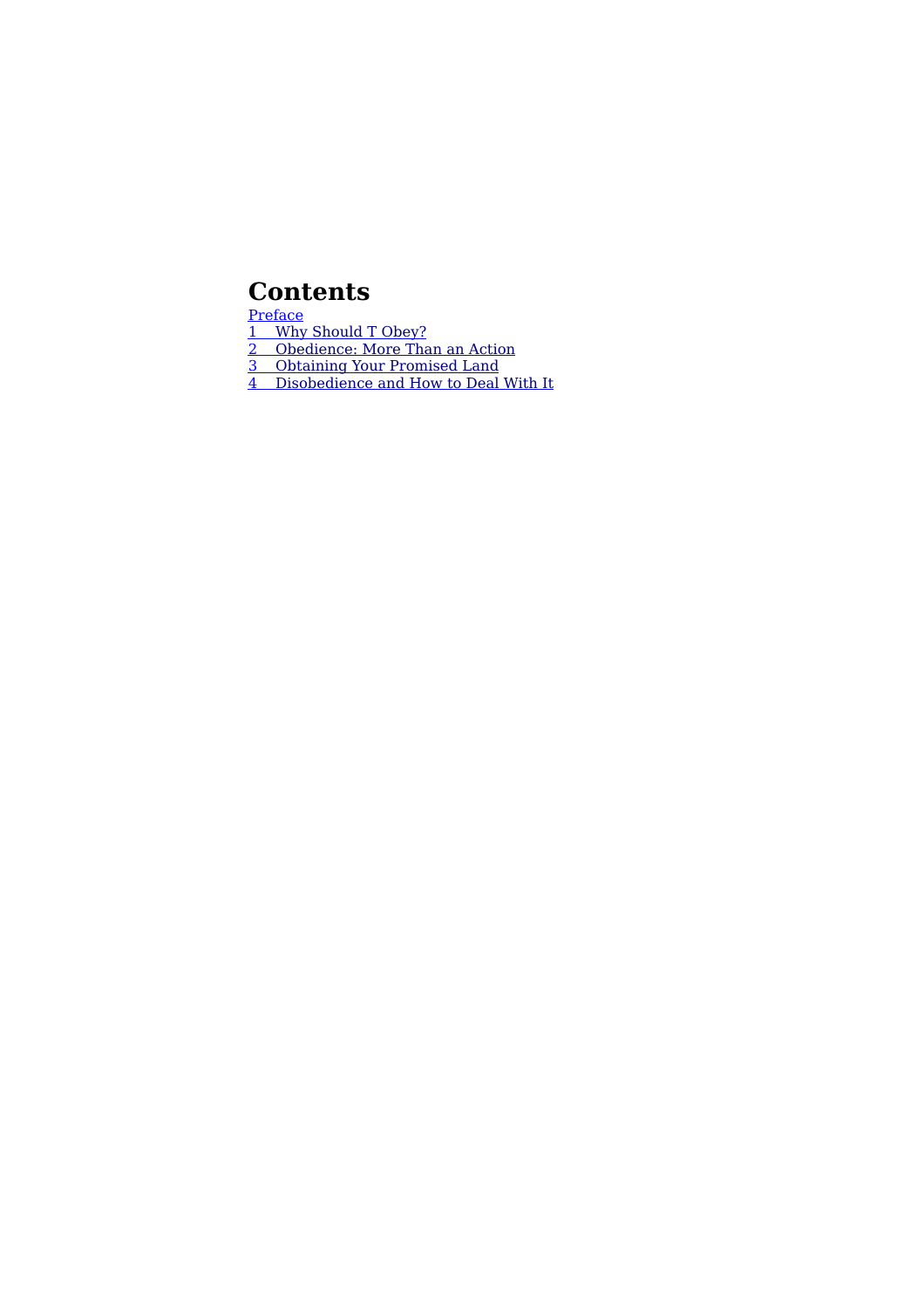## **Chapter 1 Why Should I Obey?**

There is a subject in today's world that is not very popular. It is also not a popular subject in Charismatic ranks. In fact, it is not a popular subject in *any* ranks. And it is spelled, "OBEDIENCE." Obedience.

It seems as though you can talk about anything you want as long as it doesn't involve adhering to a set of laws, rules, or regulations. Maybe one reason that people don't like to talk about obedience is because, in the past, "obedience" did carry a negative connotation; it was always, "Don't do this," and "Don't do that." And in that context, obedience was used more often than not to indicate an adherence to a set of rules and regulations which were not *necessarily* in line with the Word of God. These were really the do's and don'ts of tradition. But when you actually begin to study the subject, *obedience is the underlying theme of the entire Word of God.* How pertinent this subject is to the Church world today!

You cannot even receive salvation without obedience. That's true! You have to obey God and come in line with His Word in order to accept Christ as your Savior.

In Genesis we see obedience and disobedience through God's perspective as Adam's sons came to worship God. Abel conformed to God's laws and brought the proper animal sacrifice as he was supposed to according to God's instructions. But Cain wanted to come to God in his own way. He wanted to be recognized and approved by God bringing the sacrifice *his way*—not God's way—and yet *still receive* the blessings of God!

So Cain, being a farmer, brought the work of his own hands —the fruits of the ground—and offered them on the altar. But God refused his sacrifice. Why? Because God had from the beginning told man how to please Him, and therefore, receive from Him. So Cain's own disobedience made receiving from God absolutely impossible.

You will notice in the Old Testament, no one ever got into trouble until they disobeyed the laws of God. The same was true in the New Testament. And today, we don't get into trouble unless we disobey the Word of God. Of course you realize that God's Word is His law. Therefore, simply stated, the underlying theme of the Word of God is obedience with no negotiations.

Many people have trouble with this. They say, for example, that they cannot keep the Ten Commandments. But really you don't have to worry about the Ten Commandments if you'll just remember one commandment: "Obey what God says!"

God is the Creator of all things. He is the only One who can set into motion the laws of His Word, and we have no right or authority to negotiate with Him when it comes to those laws.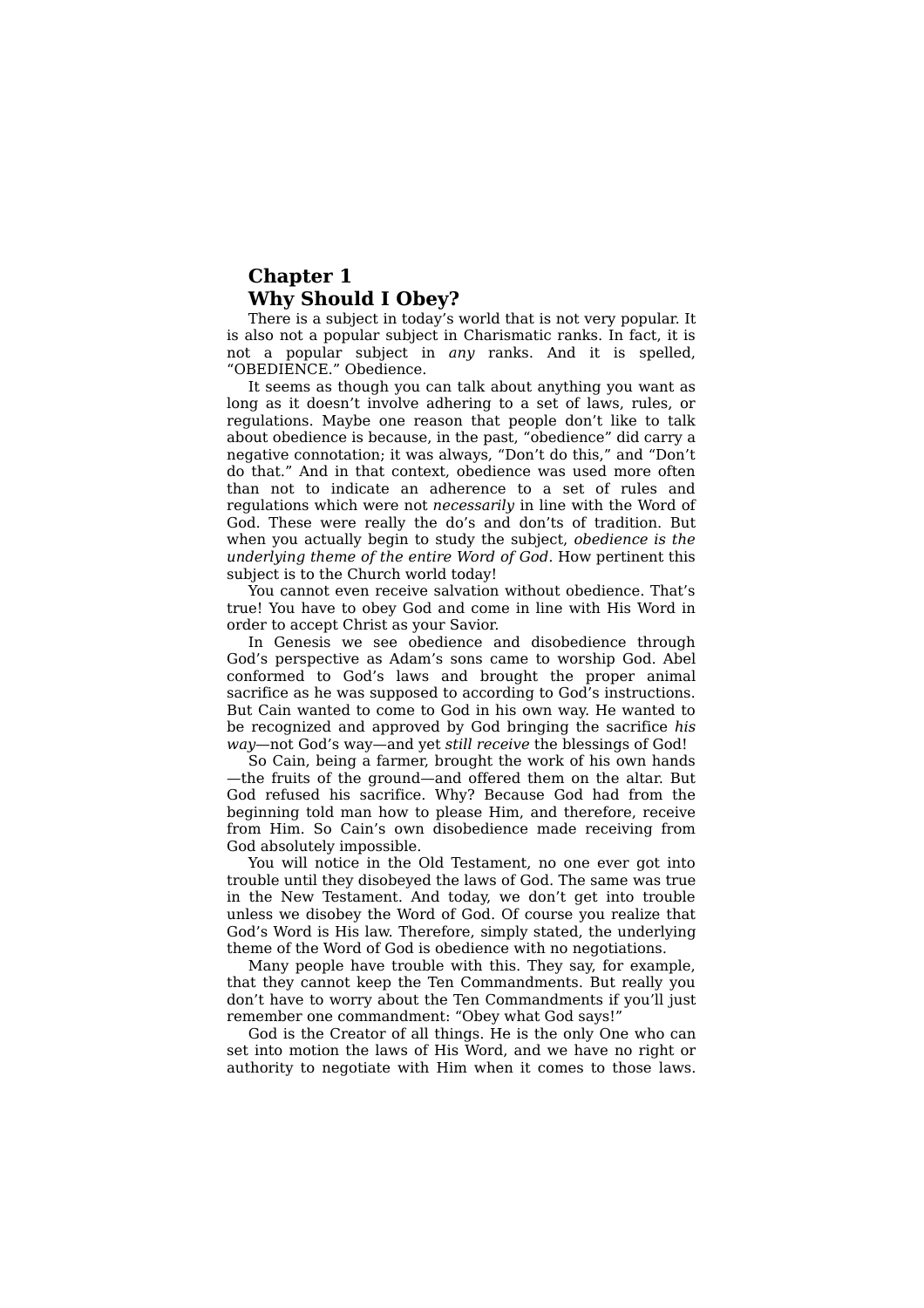God is the Final Authority.

Usually people who are having difficulty lining up with God's Word are those who didn't really want to obey God in the first place. They *wanted* to find a compromise—a loophole—in the Word of God. But God is not a God of compromise with respect to His own Word. With God it's "yea" or "nay"; with some Christians, it's "maybe-so." But you see, God has been specific in His Word so that we would have a clear-cut path or highway to follow; one in which there would be no confusion. The road signs in God's Word are not confusing, but straightforward. Furthermore, they will always lead us to victory, and eventually to heaven. Simply put, those road signs state, "Obey God in His Word!"

Obedience—lining up with God in His Word—is not a popular subject in this day and age, but it is a vital one to the Body of Christ; therefore, it is something we need to look at more carefully.

As a scriptural setting, let's turn to First Samuel 15:1, *"Samuel also said unto Saul, The Lord sent me to anoint thee to be king over his people, over Israel: now therefore HEARKEN thou unto the voice of the words of the Lord. "* Samuel is telling Saul to *listen carefully* to what God is saying and then be sure to *do it!* That's what "hearken" means.

Then Samuel went on to tell Saul what the Lord of hosts said to do: *"Thus saith the Lord of hosts, I remember that which Amalek did to Israel, how he laid wait for him in the way, when he came up from Egypt. Now go and smite Amalek, and utterly destroy ALL that they have, and spare them not; but slay both man and woman, infant and suckling, ox and sheep, camel and ass"* (1 Sam. 15:2,3).

But instead of obeying the Lord, we read in the ninth verse: *"But Saul and the people spared Agag, and the best of the sheep, and of the oxen, and of the fatlings, and the lambs, and all that was good, and would not utterly destroy them: but every thing that was vile and refuse, that they destroyed utterly "* (1 Sam. 15:9).

To get the full impact of this story, and to understand the real nature of Saul's disobedience, you must realize exactly how Saul sinned. After Saul had gone out to battle, he had done what the law normally required of him. When Israel won a battle, they were required to bring back sacrifices to offer to God for the victory. We might call this "a thanksgiving offering."

At any other time, King Saul would have been acting correctly according to the law's demands. Also, in battles of that day, the victor was entitled to the spoils of war: All the cattle, horses, chariots, and gold. Everything that could be salvaged could be rightfully taken by the conquering army.

Furthermore, it was customary for the conquering king to take the enemy king alive and parade him in triumph through the streets of the major cities. This was considered one of the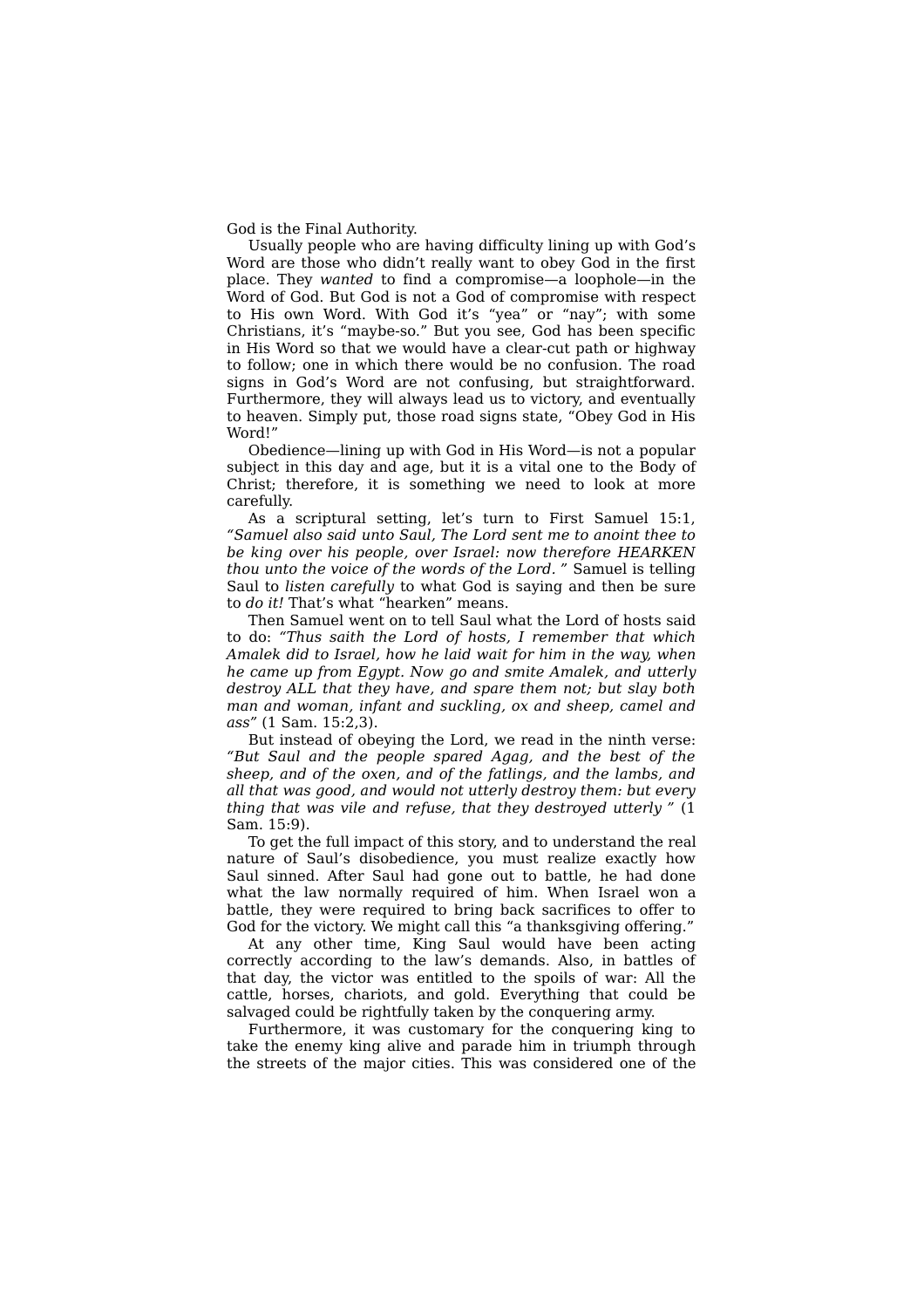greatest tokens of prestige for a conquering king; it gave him great credibility, not just among his own people, but in the sight of other nations as well.

There was only one problem in Saul's case. God had commanded him: *Bring nothing back!* Saul was not to bring back the enemy king, nor animals for sacrifice, nor any spoils of war!

Now, of course, no disobedience is hidden from the Lord. So Saul's disobedience did not go unobserved by Him: *"Then came the word of the Lord unto Samuel, saying, It repenteth me that I have set up Saul to be king: for he is turned back from following me, and hath not performed my commandments. And it grieved Samuel; and he cried unto the Lord all night"* (1 Sam. 15:10,11).

Why did the Lord regret making Saul the king of Israel? Disobedience! He failed to obey the voice of the Lord!

To bring this into perspective, how do you suppose God feels now, when His very own children disobey Him? That's a sobering thought!

First, Saul openly disobeyed the commands of the Lord. Then, when confronted by Samuel, Saul compounded his sin by lying, for he said, "... *Blessed be thou* [Samuel] *of the Lord: I have performed the commandment of the Lord''* (1 Sam. 15:13). But Samuel, the wise, old servant of the Lord, responded, "... *What meaneth then this bleating of the sheep in mine ears, and the lowing of the oxen which I hear?"* (1 Sam. 15:14).

Notice the next incident. Saul began to blame the people. *"And Saul said, THEY have brought them from Amalekites: for THE PEOPLE spared the best of the sheep and of the oxen, to sacrifice unto the Lord thy God; and the rest we have utterly destroyed"* (1 Sam. 15:15).

Now this is a very strange thing, indeed, for the king of Israel to say, because, in fact, *the people were subject to him.* But Saul needed someone else to take the blame, so he conveniently tried to cover his initial disobedience to God by blaming the people.

Saul then lied the second time, strongly affirming to Samuel that he had obeyed the Lord:

**1 SAMUEL 15:17-23**

**17 And Samuel said, When thou wast little in thine own sight, wast thou not made the head of the tribes of Israel, and the Lord anointed thee king over Israel?**

**18 And the Lord sent thee on a journey, and said, Go and utterly destroy the sinners the Amalekites, and fight against them until they be consumed.**

**19 Wherefore then didst thou not obey the voice of the Lord, but didst fly upon the spoil, and didst evil in the sight of the Lord?**

**20 And Saul said unto Samuel, Yea, I have obeyed the voice of the Lord [this is the second time Saul lied], and have gone the way which the Lord sent me, and have brought Agag the king of Amalek, and have utterly destroyed the Amalekites.**

**21 BUT THE PEOPLE took of the spoil, sheep and oxen, the chief of the things which should have been utterly destroyed, to sacrifice unto the Lord thy God in Gilgal.**

**22 And Samuel said, Hath the Lord as great delight in burnt offerings and sacrifices,**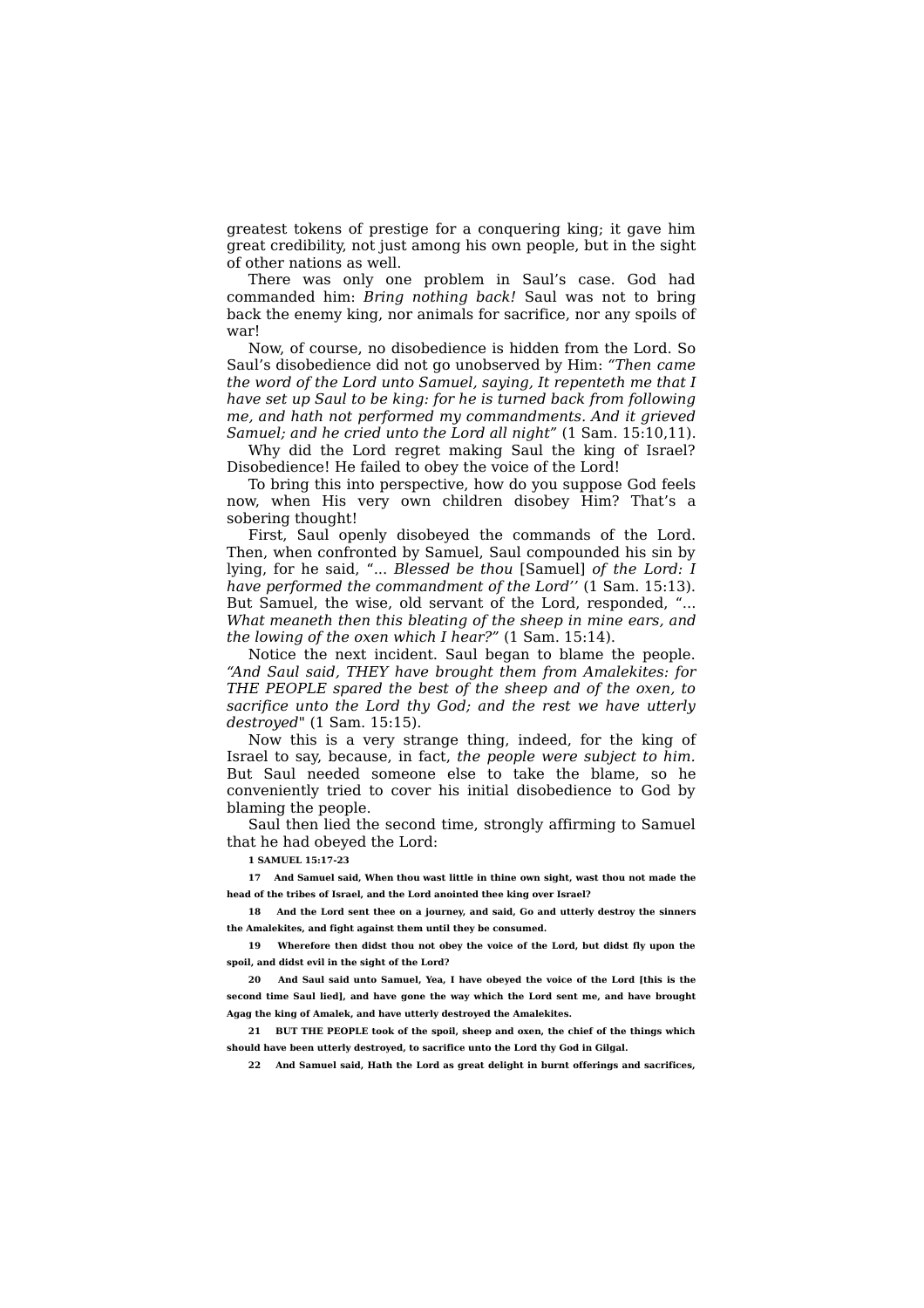**as in obeying the voice of the Lord? Behold, to OBEY is better than sacrifice, and to HEARKEN than the fat of rams.**

**23 For rebellion is as the sin of witchcraft, and stubbornness is as iniquity and idolatry. Because thou hast rejected the WORD OF THE LORD, he hath also rejected thee from being king.**

Samuel actually was saying, "It would have been better for you to obey the voice of the Lord than to sacrifice to God—even in the most precise and correct manner—because your sacrificing done without obedience to all that God has said, will really ascend up to His nostrils as a stench!"

God delights in sacrifices, all right, but He does not delight in them when you haven't obeyed. What God really delights in, above all else, is obedience to His Word.

Therefore, God *had* to refuse Saul's sacrifice just as He had to refuse Cain's offering. Both were sacrifices done in disobedience to all that God had said.

How does this pertain to us today?

There are a lot of people in the Church world today who are involved in a similar type of disobedience, and may not realize it.

For example, they may be making faith confessions, and trying to say all the "right things," when actually God *cannot* bless them because they have failed to obey His voice in other areas. What God is really wanting from them is their complete obedience.

Let's bring this even closer to home. There are a lot of Christians putting their faith out to believe God for finances, for example. But, on the other hand, they are actually robbing God, and are therefore in no position to receive God's blessing at all! How are they robbing God? By not paying their tithes! And remember the principle, "To obey is better than sacrifice," or "confess," or "fast," or *whatever.* If someone is in disobedience to God's Word—I don't care how much they confess the Word, or how much they pray, or how much they fast—the full promise of God *cannot* come to them. They may receive a little return from all their confessing and believing. But until they start to obey God's Word, *the full blessing of God* cannot be theirs.

You can pray and sing all you want to, but if God has told you to do something, and you're refusing to do it, there is no way God can bless and honor you. *Your own disobedience has made receiving from God absolutely impossible!*

Obedience to God's Word is what will give you peace on the inside in the midst of the storm. When you obey God to the fullest, He will take care of you. Whether it's in the spiritual realm or in the natural realm, obedience to God is the thing that will see you through. Obedience will *always* bring you to victory. Obedience to God will allow you to lay down and sleep at night without any worry. When I've fully obeyed God, why should I fret? Why should I worry? Why should I lose sleep? Because when I know I've obeyed—then I know God's got it all under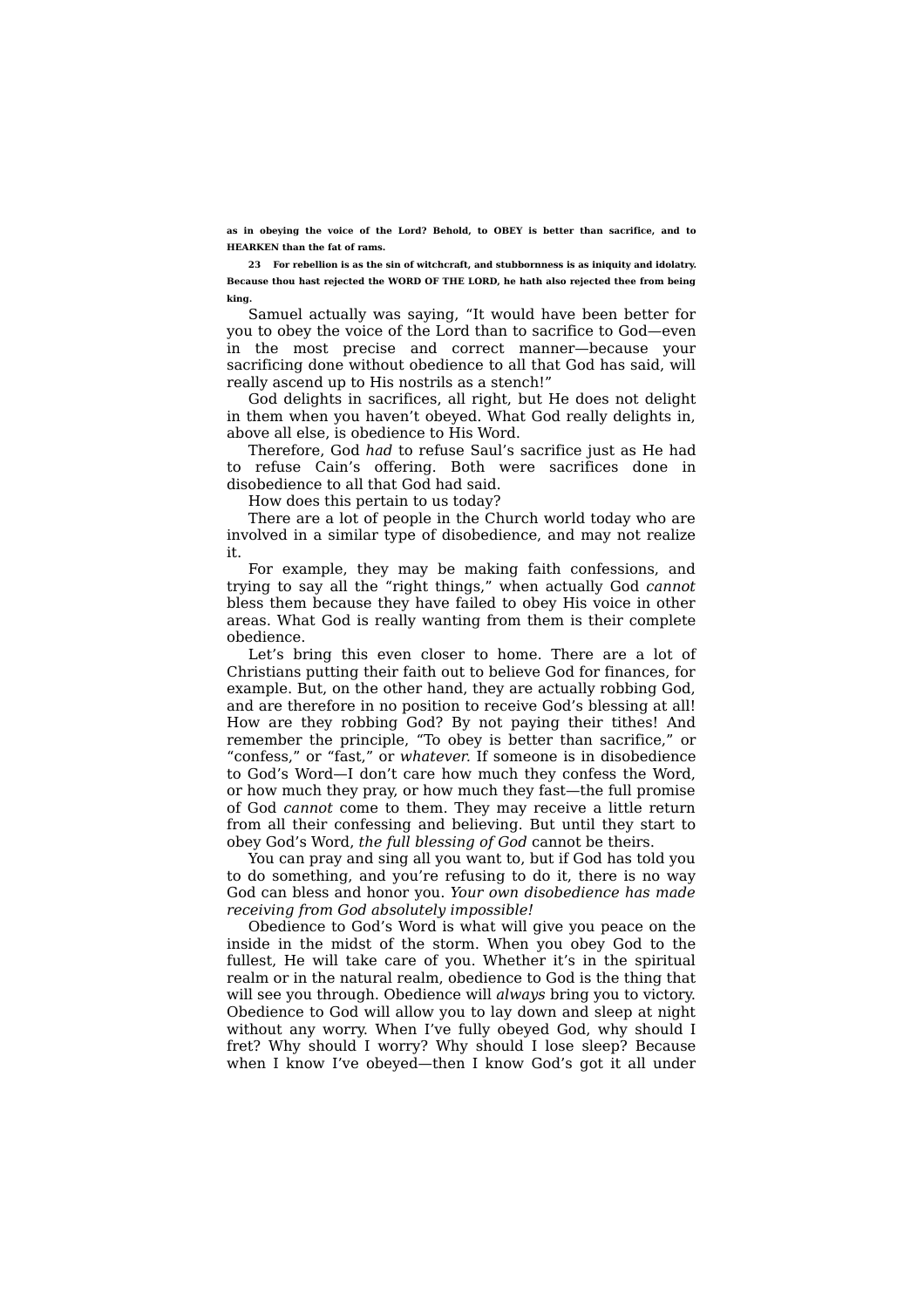#### control!

That may be why some people are still wringing their hands *after* they've prayed, have trouble sleeping at night, and are always crying, "What are we going to do now?" It may be that they know there is an area where they have not completely yielded to God and obeyed Him. And because they have not completely obeyed, God's promises cannot fully be theirs. So they have a reason to worry. They have a reason to be upset. *The only condition to remaining in the blessings of God, is to remain in obedience to God!*

You see, there are people who are in the so-called "faith walk" who are making faith confessions which are never going to be answered. They are talking the "right" talk. They are quoting the "right" Scriptures. And the people around them are probably wondering why God is not meeting their faith. Yet in their hearts these same Christians may know exactly why they are not receiving from God.

It may be that God has told them to do something which they have utterly refused to do. And yet to all outward appearances they are walking in the "perfect will of God." But realize that a person cannot be walking in the perfect will of God if he's not walking in obedience!

There are a lot of Christians today who are going to church every time the door is open, reading their Bibles and praying, and yet it all seems to little avail*—because they themselves are short-circuiting the power of God in their lives.* The disobedience somewhere in their lives nullifies the rest of their efforts. Disobedience cannot bring blessings from God; but disobedience will eventually bring judgment from God.

God is saying specific things to each member of the Body of Christ. And yet many are telling the Lord *what* they are going to do for Him, and *how* they are going to do it. That's why we need to understand what obedience really is. It is crucial to the Body of Christ for the day and the hour in which we live.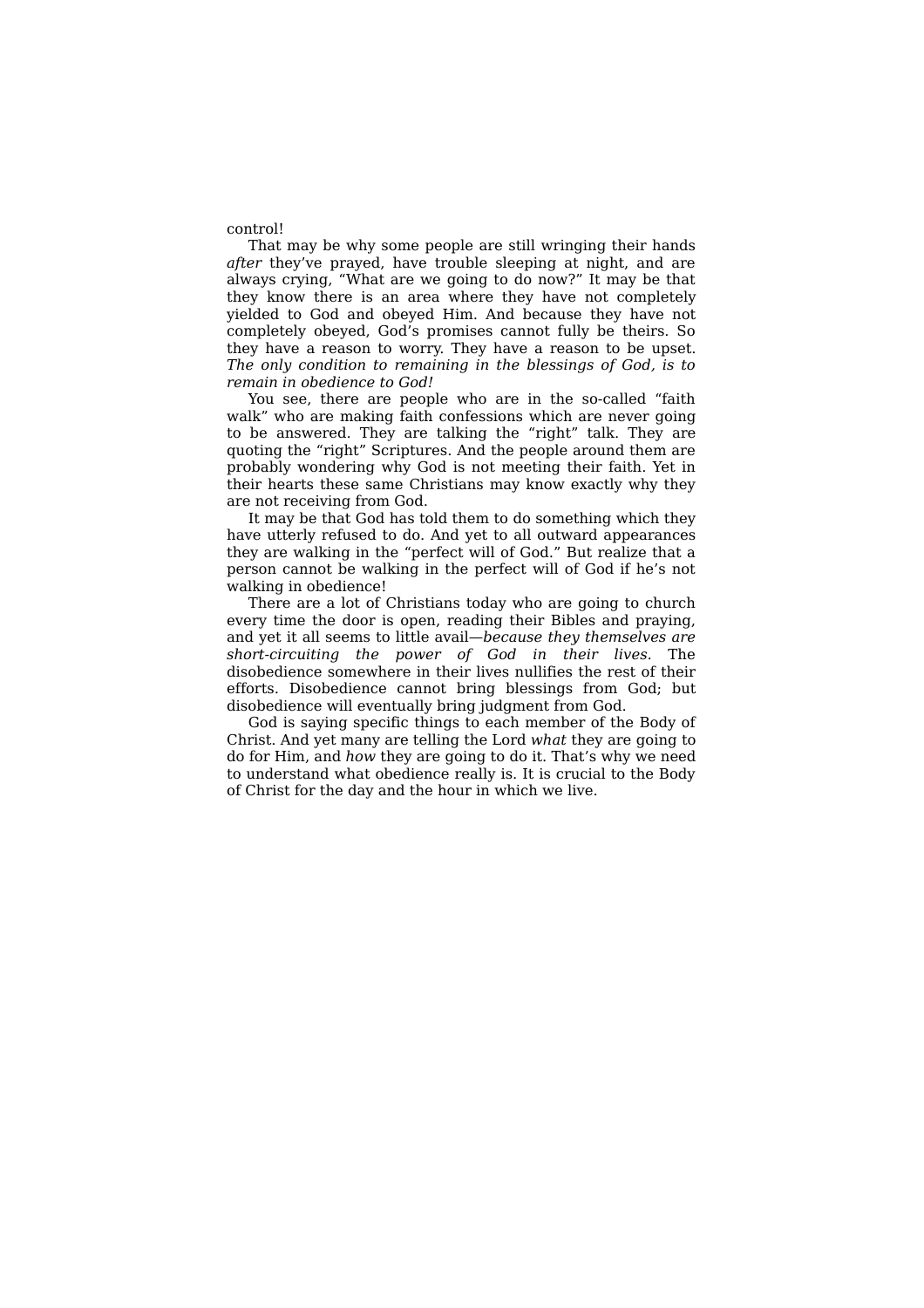#### **Chapter 2 Obedience: More Than an Action**

The first thing we need to realize about obedience is that it is a life principle. That means obedience isn't just a single *act,* or even a series of *actions.* Obedience is a whole lifestyle characterized by a spirit of obedience, or, a *habitual attitude* of obedience.

Jesus, our Example, demonstrated this attitude and lifestyle of obedience. His whole reason for coming to earth was, "... *Lo, I come to do thy will, O God"* (Heb. 10:9). The principle by which He lived His entire life was obedience. And we, as His Body—fulfilling His will upon the earth—will have to live by this same principle.

In fact, if we are ever going to accomplish anything in this life for God as Spirit-filled, faith-believing, faith-talking, faithconfessing, Bible-toting, Word-quoting children of God, the number one principle we must live by, is obedience.

Yet it seems that when the word "obedience" is mentioned, some Christians get a long face. Actually, obedience should be the Christian's greatest joy because God said, *"If ye be WILLING and OBEDIENT, ye shall eat the good of the land "* (Isa. 1:19). It's interesting to note that everyone is willing to eat the good of the land, but not everyone is willing to be obedient. What a vast difference between the two!

Another thing we need to recognize, is that in true obedience there is an element of real humility. An obedient person is also a humble person. Why? Because he puts the will and the desires of the one he serves above his own will and his own desires.

Now there are many Christians who will try to prove to you just how *humble* they are. And though they may not say it in words, the attitude they portray is, *"I'll show you* just how humble I am." But that's not humility.

You see, we need to have the same mind which was in Christ Jesus. Jesus emptied Himself, and took on the form of a servant, humbling Himself to the point of death on a cross. That's how complete His humility and obedience was.

And the Scriptures say, *"Let this mind be in you, which was also in Christ Jesus: Who, being in the form of God, thought it not robbery TO BE EQUAL WITH God: But MADE HIMSELF OF NO REPUTATION, and took upon him THE FORM OF A SERVANT, and was made in the likeness of men"* (Phil. 2:5-7).

Jesus Christ, the Son of God, became a Servant. He took the servant's part and the servant's role. Yet in Christendom today, there are too many people who do not want the lowly position of the servant. They want an exalted position of recognition and importance.

And if they're in the ministry, they want a big tape ministry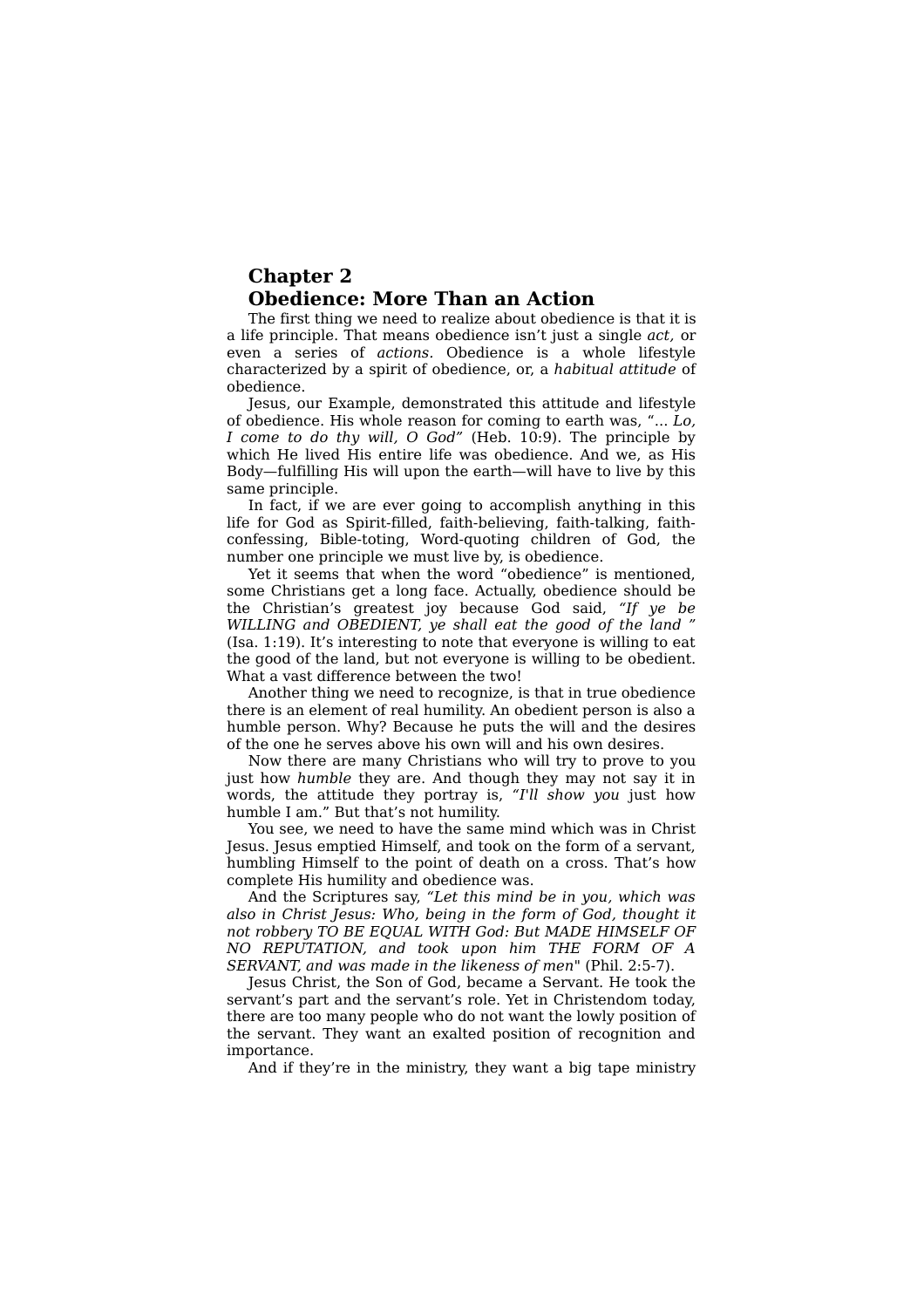and a huge book ministry, so that they can receive acclaim. But to have the mind of Christ is to have the humility and obedience of a servant. Think about that word "servant."

If you're a servant, you know your role. A servant doesn't ask questions, or argue about the commands given to him. He knows he's there only to serve the one in charge.

Being a servant is of vital importance to the Body of Christ. But because of the way some people were raised, it is hard for them to understand and adapt to the attitude of a servant. They are afraid that if they do, it will put them right back into the lowly state from which they came.

But remember, that was in the devil's kingdom— under his evil tyranny. That's not how it is in the kingdom of God under the rule of the King of kings.

The King's kingdom is ruled by faith and love. The rule of that tyrant and enemy—Satan—is a rule of hate, distrust, and unbelief. In Satan's kingdom, the individual is nothing.

But under God's rule, when we become servants, *we actually become SOMEONE!* When we become subject to God the Father and bow before Him through the Lord Jesus Christ, then God Himself lifts us up and seats us with Christ. *"And hath raised us up together, and made us sit together in heavenly places in Christ Jesus"* (Eph. 2:6).

Notice that in God's kingdom, humble obedience allows us to rule with Jesus Christ! And with God it's that *attitude* of humility which is so important. Our attitude is *all* important. So many Christians miss the *attitude.*

To give an example, the reason why some Christians are not receiving a return from their giving is because the attitude with which they are giving is not right before God. It's not that they are failing to give; it's that they're giving with the *wrong* attitude. Their attitude seems to be, "God, I'm doing this for You, so You owe me!" But God doesn't owe you anything! *You owe* God everything! Because you are nothing without Him!

So we see that obedience is more than what some have thought. It is not just an act, or even a series of actions, or just something that we do or don't do. Obedience is more than that. It is a complete lifestyle; a life principle or attitude of heart by which to live.

How, then, does obedience relate to faith?

People like to talk about faith, yet many times they do not realize that to have strong faith, they must be obedient to the Word of God. The two, faith and obedience, are inseparable. It's not just a one-time confession of faith that gets the job done; it's a lifestyle of obedience to, and faith in, the Word of God that gets the job done.

So often we hear it said in Christian circles, that faith is just a matter of "believing God." "Just believe," they say. However, a study of the Word of God will actually show that every promise in the Word of God carries with it a commitment for *us* to do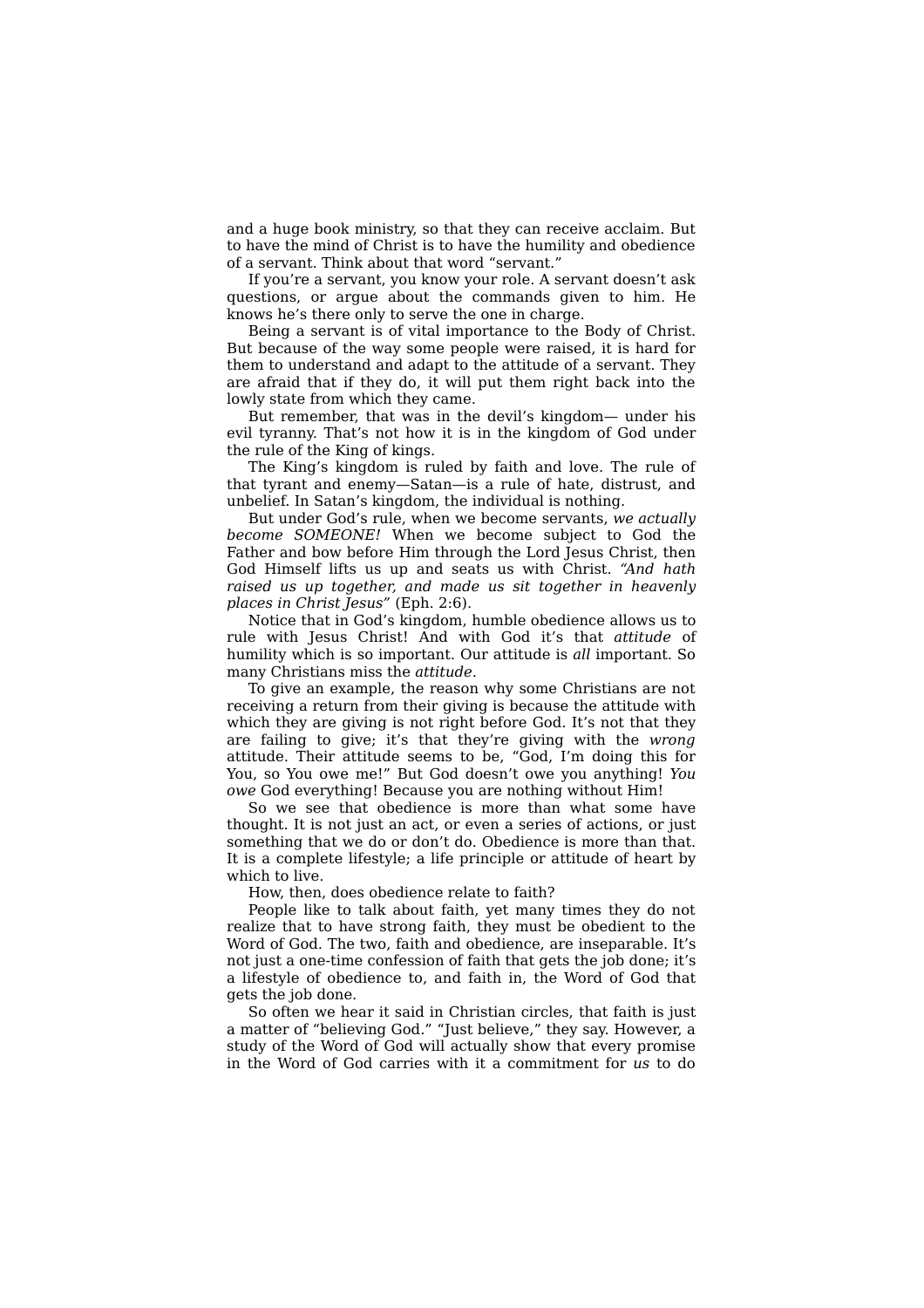something. In other words, every time we *believe* God and make a confession of faith, we are putting ourselves in a position to exercise obedience. *It's never a matter of God or His Word failing; it's a matter of whether or not we are in line for His blessings!*

An example of this relationship between faith and obedience is found in Mark 11:23-25.

**MARK 11:23,24**

**23 For verily I say unto you, That whosever shall say unto this mountain, Be thou removed, and be thou cast into the sea; and shall not doubt in his heart, but shall believe that those things which he saith shall come to pass; he shall have whatsoever he saith.**

**24 Therefore I say unto you, What things soever ye desire, when ye pray, believe that ye receive them, and ye shall have them.**

Now usually when we read this familiar passage, we stop here. But actually, before verse 23 and 24 will even work, we will have to OBEY verse 25. We don't read this verse as frequently, because it's not the part that thrills us, but it says: *"And when ye stand praying, forgive, if ye have ought against any*...." That means if you are holding any grudge *whatsoever* against anyone —forgive him, "... *that your Father also which is in heaven may forgive you your trespasses. "*

There are Christians who quote Mark 11:23,24, and yet nothing happens. Then they wonder why their faith isn't working, or question why the Word isn't working for them. But it's because they still remember a time when someone wronged them. And they have never forgiven that person, nor forgotten it!

*We must realize that we cannot move into this area of great faith without walking in the love of God and in complete obedience to His Word.* It's impossible. Galatians 5:6 says that faith works by love. Yet without obedience, we cannot walk in love, and, therefore, our faith will not work. In fact, the more I study obedience, the more I am convinced that faith and love cannot operate without it! When you love God, the things of God, the Body of Christ, and you're in complete obedience to God's Word—*there's absolutely nothing that can stand in your way and hinder your faith!*

When you, as a member of the Body of Christ, are in line with God's Word, and obeying Him on a daily, consistent basis, *then* the good things of God will be able to come to you in abundance. *Then,* First Peter 2:24 will become effective in your life on a continual basis. *Then,* Philippians 4:19 will become a daily reality to you. *Then,* Luke 6:38 will become a permanent part of your life. *All the promises of God's Word will become yours, as you obey the counsel of God in His Word.*

Some Christians have wondered why the power of God is not manifested in their lives. But without obedience, God cannot trust us with His power! It is when we come in line with Him and His Word in every area of our lives, that God can trust us. Then we are no longer out to serve ourselves, but we are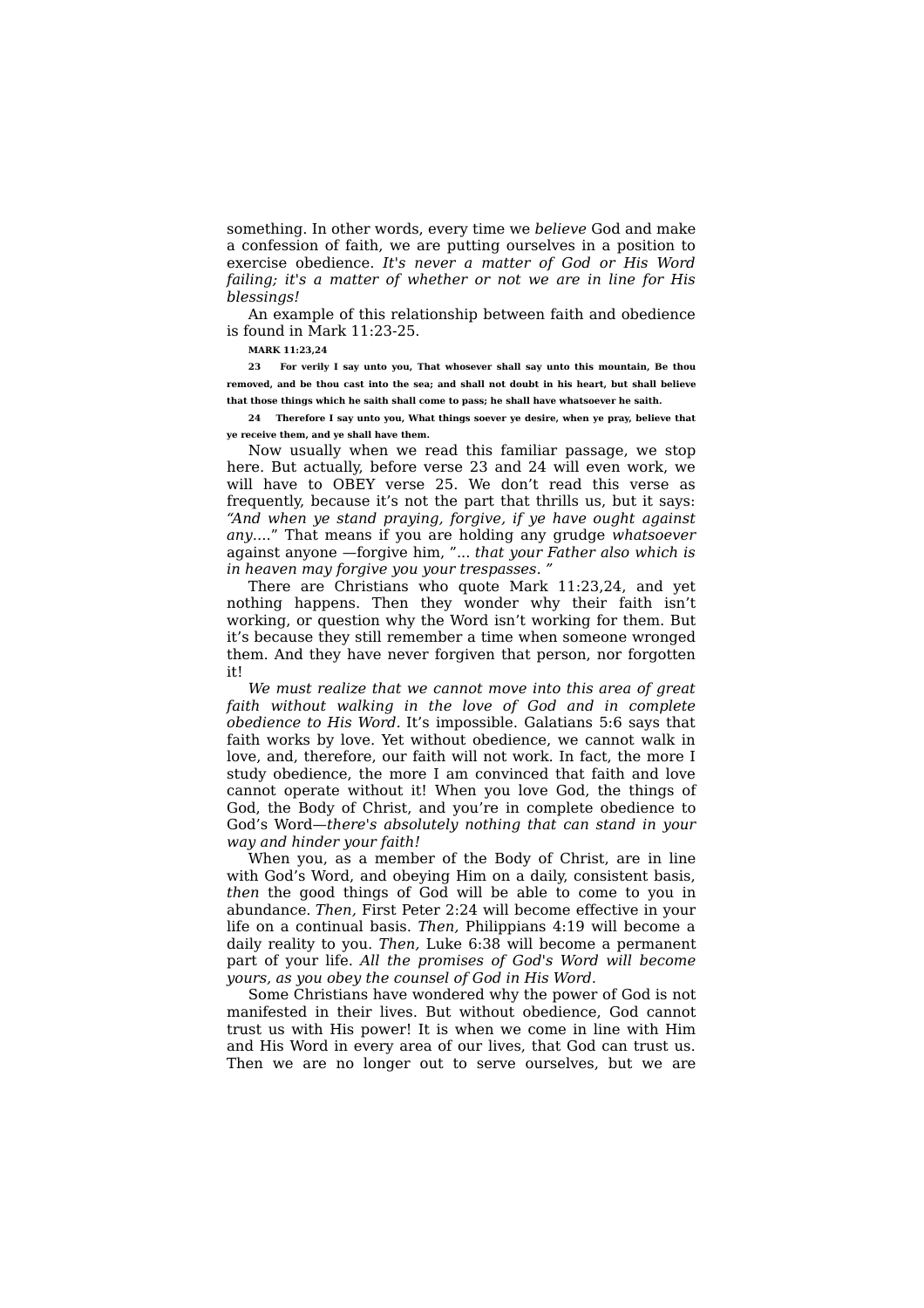dedicated to His service.

The whole of God's plan is based on serving God in obedience to *His will,* not our own. We talk a lot about serving God, but are we really servants? A servant will do whatever his master tells him to do: It makes no difference what it is.

A minister related this story to me once, which shows the attitude some in the Body of Christ may have toward serving.

A preacher had just finished his sermon, and had taken his coat off, since it was very hot. He handed his coat to someone standing nearby to hold for him, until he was ready to put it back on. The man he handed the coat to rudely retorted, "I'm not your servant! I don't have to hold your coat!"

Now if that had been Jesus, Jesus would not only have held the preacher's coat, but he would have patted him on the back too! You see, Jesus was the servant of *all.*

In fact, Jesus had such a servant's heart that He performed one of the lowliest tasks of that day: He washed His disciples' feet. That was probably one of the most humbling jobs a servant could have—to wash the feet of those who had been walking the dusty roads.

When we see Jesus' attitude of serving others, we begin to realize that until we are *willing* and *obedient* to be a servant as Jesus was, there is no way we can eat the good of the land.

Yes, we can sing about who we are in Christ Jesus.

We can sing about being kings and priests unto God. We can sing about being adopted into the family of God and what an exalted position it is to be seated in heavenly places with Christ Jesus. We can pray and make our confessions about who we are in Christ and what we have as kingdom rights. But until we are willing to be a servant just like our Elder Brother, and bend our knee to serve God and the Body of Christ, there is no way we are really in complete obedience to God. I'm talking about a spiritual attitude as well as actions!

Let me say it another way: If we become obedient unto the servant's position, we *will* eat the good of the land.

Yes, in Christ we are someone. Yes, in Christ we do reign and rule as kings and priests. *But we also need to realize that we are still the SERVANTS of the Most High.* We will never get too important to be a servant; Jesus never did.

We must realize the high place being a servant holds in God's sight. His Son was a Servant. If those Christians who have felt that being a servant was too lowly a position for them, would pray, "Lord, I want to do your will; just show me what to do and I will obey," God would give them such joy in obedience. And they would find that obstacles would melt away in their lives, and circumstances which seemed as if they would never change, would begin to move out of their way.

Remember, the Bible doesn't just say when you're *obedient* you will eat the good of the land. It says you will eat the good of the land when you are WILLING AND OBEDIENT! Get willing!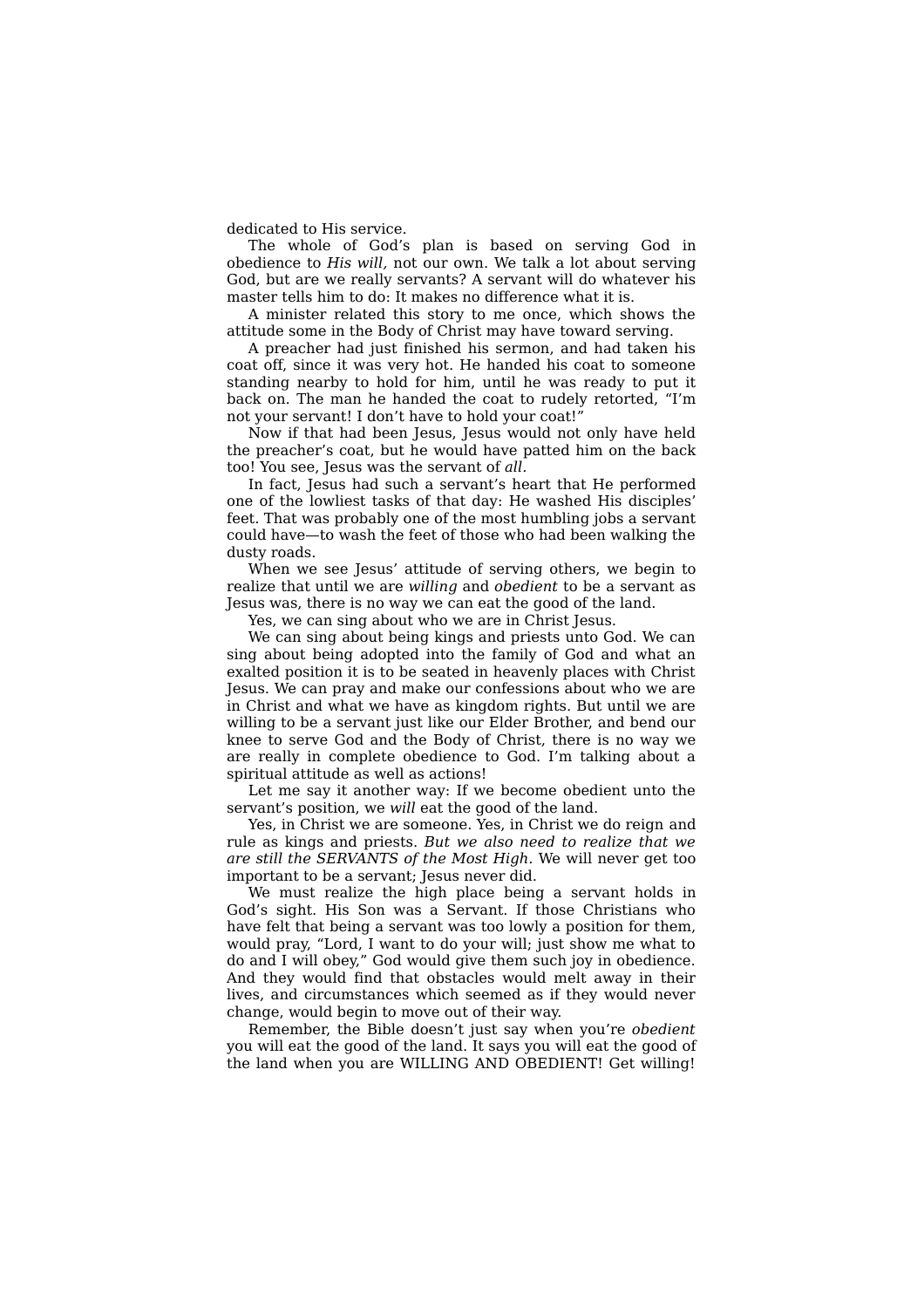Confess, "Lord, I will obey You! Lord, I will be your servant. Lord, I will serve You. Lord, I will let the same mind be in me which was in Christ Jesus."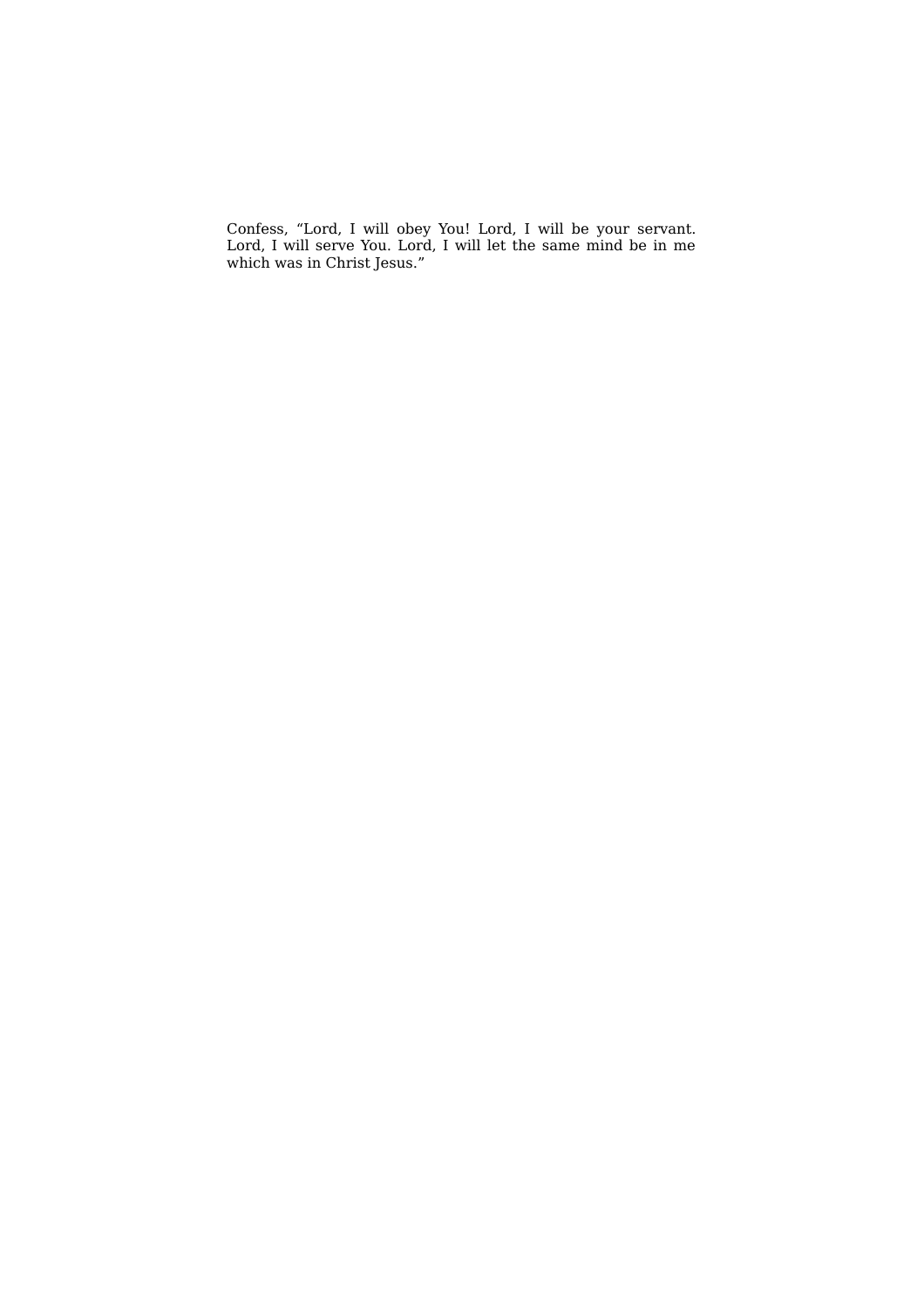#### **Chapter 3 Obtaining Your Promised Land**

The Body of Christ must realize that if we are ever going to fulfill every promise of God in our own lives, and be able to come into our "promised land," then we will have to learn how to completely obey God.

The "land of promise" for the Christian is what God has promised to us in His Word. The Bible tells us about every good thing that already belongs to us. And these promises are our "Canaan"—or promised land. We enter into the richness of our promised land in just the same way that the children of Israel were supposed to enter into theirs—through obedience.

Some think it's burdensome and difficult to live a good Christian life and that obedience is a hard taskmaster. Actually, the opposite is true! Disobedience is the hard taskmaster, and all of our difficulties arise from *not* obeying God. Disobedience allows the devil to bring things against our lives, and it's not God's fault at all. A lot of people would like to blame God for some of their troubles, when actually it was their own disobedience that gave the devil an entrance into their lives in the first place.

Promises fulfilled and rewards given come from being obedient to God's Word. Disillusionment, dissatisfaction, depression, fear, and failure all come from being disobedient: They are the offspring of disobedience.

So to achieve great faith and to receive your own personal promised land, you must first practice obedience!

It's easy to *talk* faith! It's easy to *talk* a good fight. And there are many who have learned how to *talk* the "faith-talk." But without obedience to God and His Word, they cannot really produce anything for God!

What made Abraham the great man of faith he was? What enabled Abraham to receive the promises of God for his life, against all odds—even old age—and to receive his promised land?

We find the answer in his complete obedience to the commands of God. In Hebrews 11:8, we read, *"By faith Abraham, when he was called to go out into a place which he should after receive for an inheritance, obeyed; and he went out, not knowing whither he went.* " Without even knowing where he was going, Abraham left everything to obey God!

It took complete, utter obedience and leaning on what God had said for Abraham to enter the land of promise. But Abraham obeyed, being fully persuaded that what God had said, He was also able to perform (Rom. 4:21).

Let's contrast *Abraham's obedience* with *Saul's disobedience.* Both Abraham and Saul heard the command of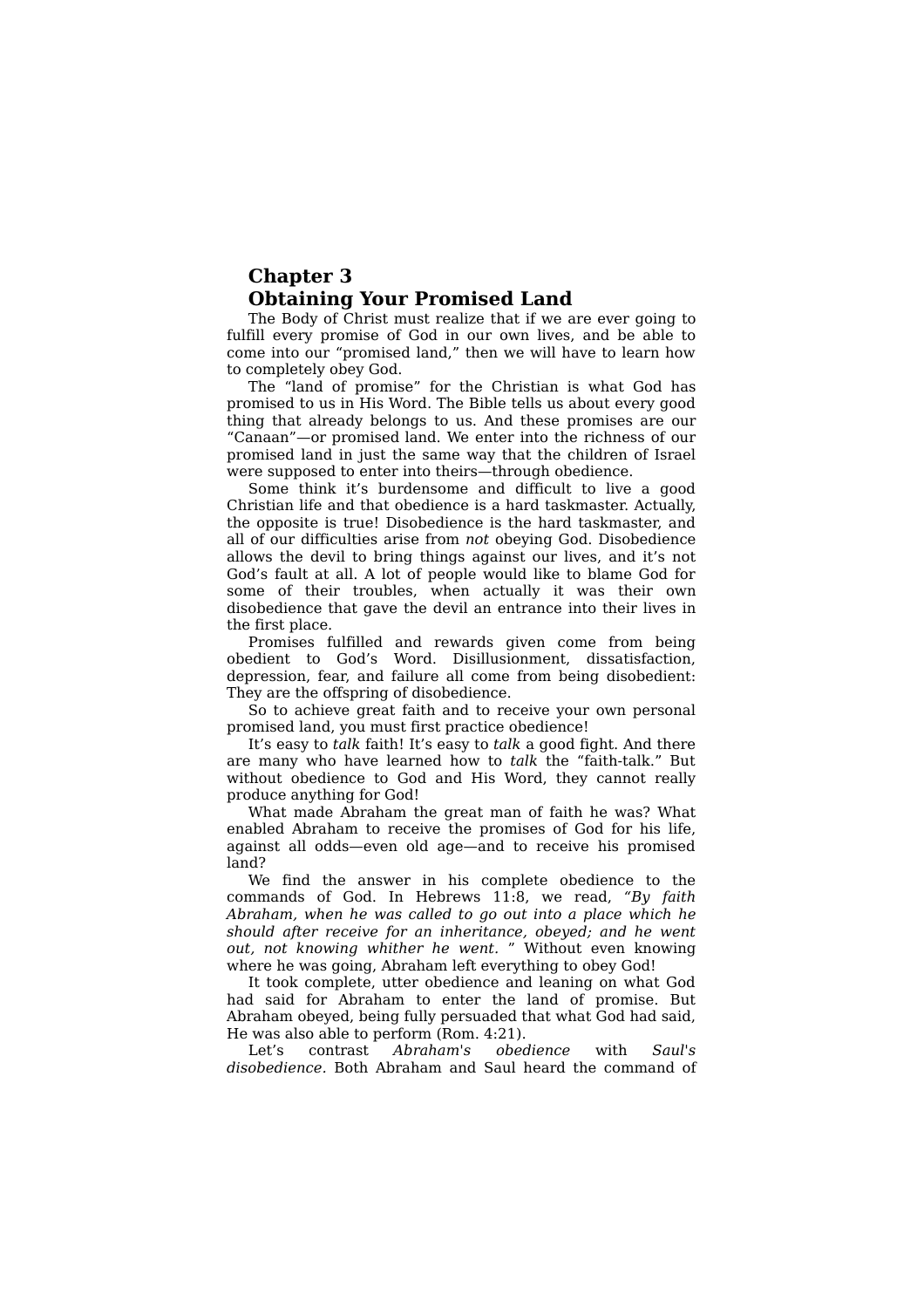the Lord. Abraham chose to obey what he heard, and his life was successful because of it.

King Saul, on the other hand, heard the command of the Lord, but refused to obey. And it marked the beginning of his downfall as king of Israel. Saul refused to "hearken," as Abraham had; that is, *to hear* and *to obey.* Up to this time, Saul was very humble before God: That meant *he obeyed God.*

But by refusing to obey, Saul actually gave the devil a platform—a foothold—in his life, one from which he was never able to dislodge himself.

Finally, toward the end of Saul's career as king, he was forced to admit, "... *behold, I have played the fool, and have erred exceedingly"* (1 Sam. 26:21).

Do you realize the far-reaching effects of Saul's disobedience? Because of it, *Saul lost his inheritance*— *his promised land!*

Was it some great "catastrophe" which ultimately destroyed Saul, and over which he had no control? No! It was merely *his own* disobedience!

Also notice that this disobedience was spiritual. In other words, to begin with it wasn't gross outward sin which was readily apparent to all. Rather, it was an inward attitude of the heart that finally resulted in open rebellion to what God had commanded him to do.

Saul played the fool by not obeying God. His life ended by his own sword. Why? Did it have to be that way? Was *that* God's plan for Saul when He anointed him to be king? Emphatically no! God meant for this young man, the first king of Israel, to lead the whole nation of Israel to great heights. Yet because of disobedience, Saul lost his entire inheritance and never fulfilled the exciting things God had destined for his life.

Many Christians today are in a similar kind of disobedience, although they probably don't realize it. But it has hindered them from receiving God's best in their lives. God also has great victories He wants to lead them into! Yet for some, disobedience is the reason their prayers have not been answered, nor have the longings of their hearts been fulfilled.

It may be that God has spoken to their hearts to do something for Him, but they have flatly refused to obey.

For others, it may be that they are in opposition to certain principles in God's Word, and therefore, God cannot answer their prayers *until they come into line with His Word.*

Only *you* know what God has been speaking to your heart about. All others see of you is the outward appearance, and even then, sometimes it's only what you wish to portray. No one else knows what God has told you to do.

Now at first glance, receiving God's best just by being obedient sounds so simple and easy. But upon consideration, we sometimes think that it can't possibly be *that* easy. So we go into a long drawn-out discourse, with seventeen steps on how to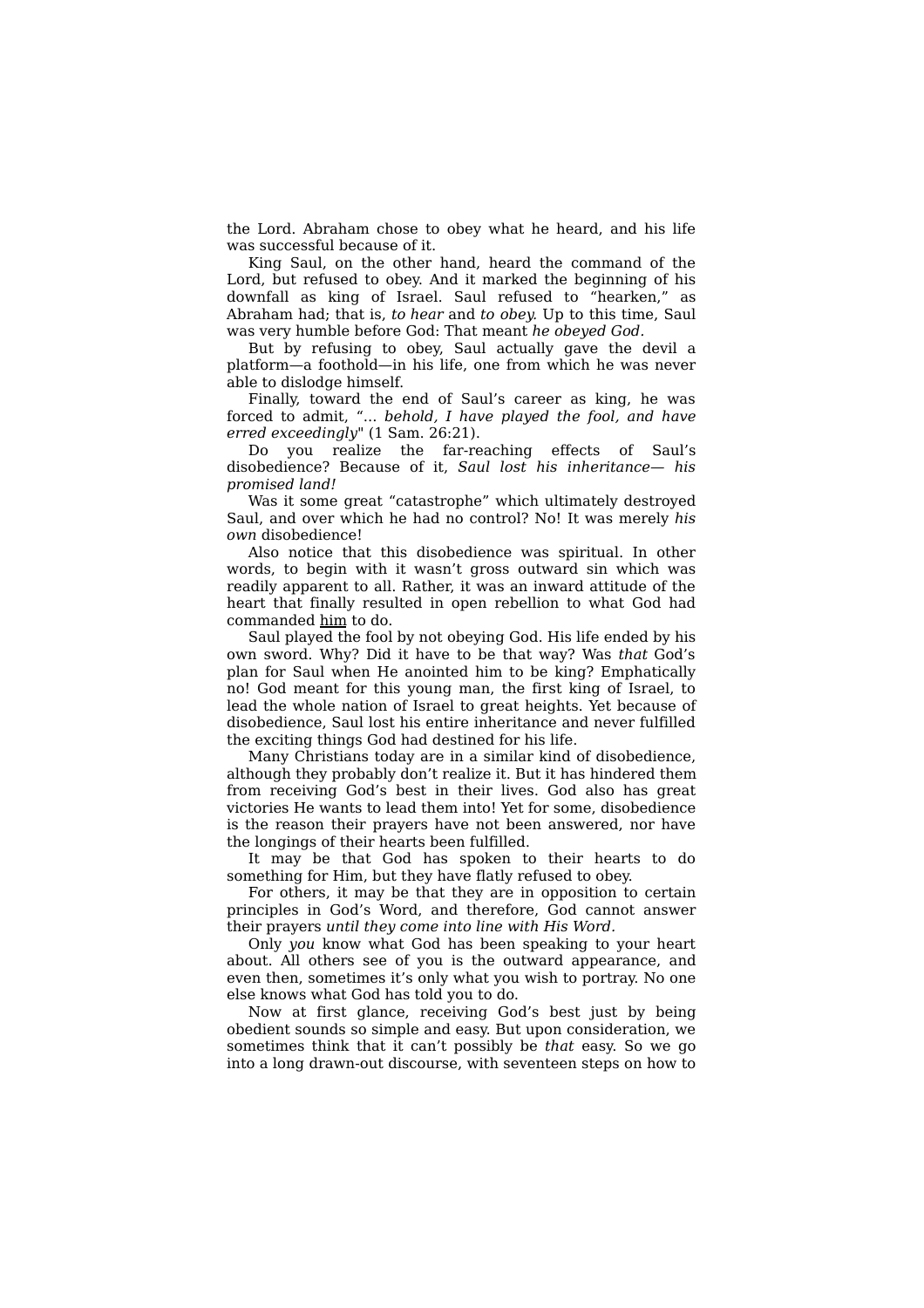receive from God and twenty-five more steps on how to obtain the highest kind of faith. But the highest kind of faith simply comes with one step: Complete obedience to all that God has said. "If God said it, I believe it!" That's all there is to it. That's real faith—and obedience is how you get it!

I think the problem some people may have with obedience, is that they are trying to live obedient to God on such a wide scope—on the basis of a whole lifetime— instead of just one day at a time. And the very thought of such a huge span of time lived in complete obedience, so overwhelms them that they become discouraged and feel that it's a feat too great to ever attain. They give up before they ever get started!

Now, of course, our entire life should be dedicated to God, and we should be dedicated to the fact that we are going to serve God as long as we live. However, in order to bring obedience down to a practical realm so we can relate to it, we need to think of obedience in terms of living each *moment* for God. In reality, we can't live the future today, anyway. We can only live one moment at a time*—this* very moment.

You see, if we would just concentrate on living *today* in obedience to God, then we would not have to worry about living tomorrow for God—because tomorrow hasn't come yet. And if in living *today* for God, we would just live every *moment* for Him, then we wouldn't have to be concerned about the whole day. The moment-by-moment living in obedience would take care of the whole day!

This is such an important concept to realize. We can only live in the present, in the "now"—one moment at a time. If we would just live moment-to-moment in obedience, we would find that we would always be living in the "now" of obedience!

This is exactly why some Christians never do anything for God. They are trying to accomplish things and to be obedient on such a large scope that they end up doing nothing at all for God. But by bringing it down to a daily concept, and even a momentby-moment concept, obedience takes on an entirely different meaning. A moment-by-moment obedience is attainable to anyone!

It's so simple. Yet we have made obedience seem so difficult. *Any time we do not receive from God, we need to find out if there is any area in which we have failed to obey God.* There is never any problem with the Source; so the problem has to be with the receiver—us. Most of the time, when we fail to receive from God, there is some disobedience standing in the way, though it may be ever so subtle.

Usually, when the word "disobedience" is mentioned, everyone immediately thinks about the obvious overt sins such as lying, and stealing. But the Body of Christ needs to recognize some other areas which God also sees as disobedience.

For example, not obeying God in the principles of His Word, is disobedience. In other words, when you get up grumbling in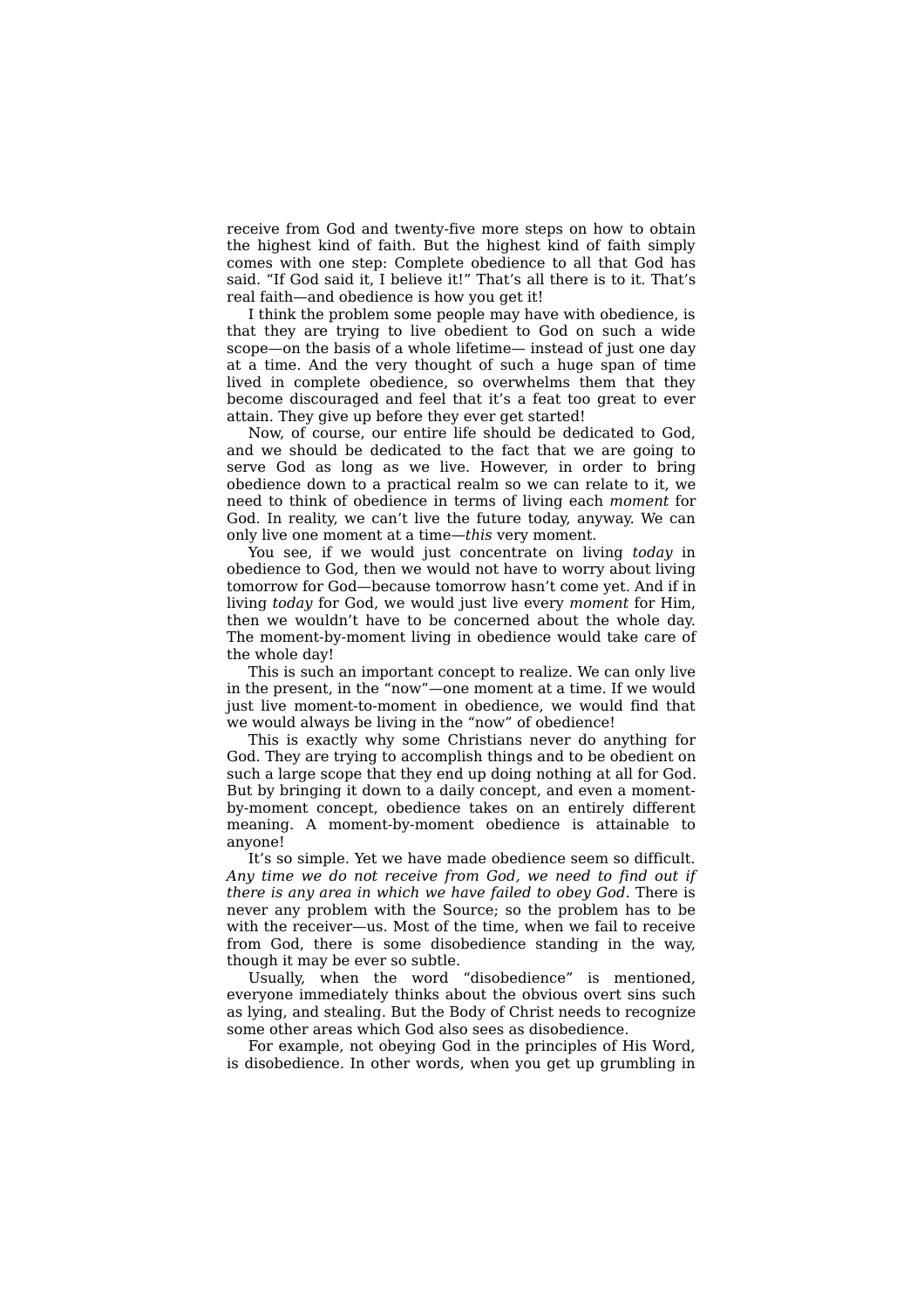the morning, instead of praising God, *that's disobedience.* Because God said through David, *"This is the day which the Lord hath made; we WILL rejoice and be glad* in it" (Ps. 118:24). We really disobey the Lord in ways that *we* don't think of as sin, and then we complain when we can't seem to come into all of the bountiful blessings of God.

Or, suppose someone gives you a job to do, and you're not as qualified as you feel you should be. Complaining that you are not qualified, *is disobedience.* Why? Because in my Bible it says, *"I can do all things through Christ which strengtheneth me"* (Phil. 4:13). Notice that it says ALL things—not just spiritual things, but *all* things.

Another area that Christians may fail to recognize as disobedience, is the area of doubt. In the Old Testament, when the people doubted and refused to believe God to take them into Canaan, God called that an "evil report." They couldn't enter their promised land with an evil report, and neither can you!

The promises of God have already been given to you. They contain all the good things that are yours by inheritance. But you will have to believe them, and completely obey God, in order to receive them. And you will have to go back to where you missed it, and get back in line with God and His Word before you will qualify as "willing and obedient" (Isa. 1:19).

If you really believe what God said, then you will obey Him. And you will receive from Him whatever you need!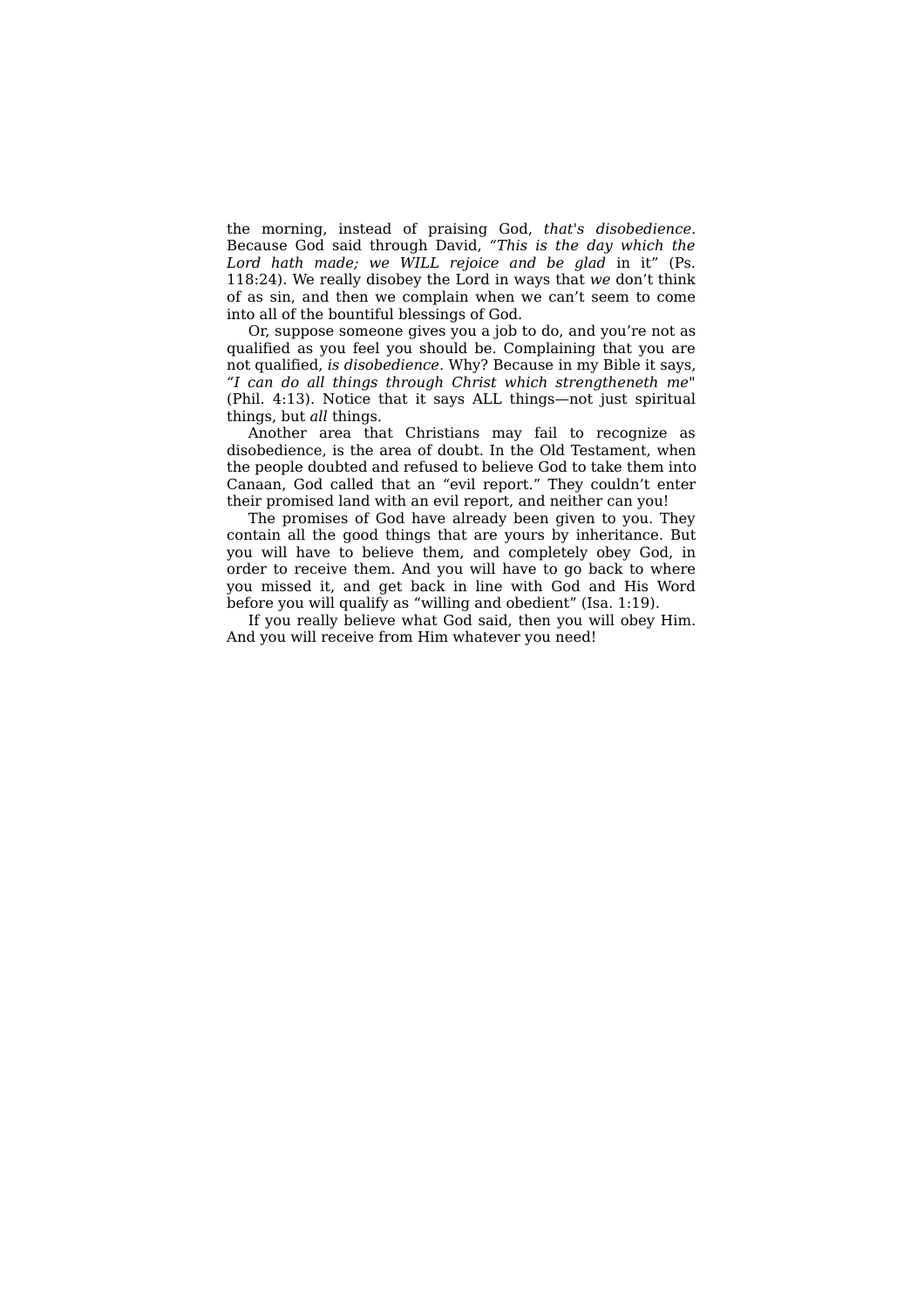#### **Chapter 4 Disobedience and How to Deal With It**

This brings us to the final point in this study of obedience. We cannot fully deal with obedience without dealing with disobedience. An individual who is obedient in some areas, for example, may find himself disobedient in other areas. How is this corrected? What do you do? How do you keep yourself from getting depressed because you're in disobedience? How do you keep the devil from using it against you and causing you even more heartache than you already have?

The Lord, through Jeremiah the prophet, said, "... *Return, thou backsliding Israel, saith the Lord .* .. *for I am merciful.... Only acknowledge thine iniquity, that thou hast transgressed against the Lord thy God... and ye have not obeyed my voice*\_\_\_\_ *Turn, O backsliding children, saith the Lord* ..." (Jer. 3:12-14).

Although this was written originally to the nation of Israel, there is a modern-day application for us. The Body of Christ needs to recognize our shortcomings, and admit—first to ourselves—those areas where we have failed to obey God. This means we will have to have a keener awareness and conviction *of what God calls sin.* Then we will have to confess wholeheartedly any disobedience to God, and completely turn from those things contrary to His will. That's simple; it doesn't have to be done on a platform in front of everyone. It has to be done between you and God. And with that confession should come a more profound commitment to live for God.

Be aware, however, that if you confess these things to God with a lax attitude, you will get into more trouble than you were in to begin with. Beware of those kinds of confessions that simply come from your head and not your heart. If you don't really want to confess your mistake in the first place, you will just be following a form.

This is the same as making a faith confession out of the head rather than the heart. A head confession, faith-wise, is about as spiritually fruitful as saying, "Twinkle, twinkle little star; how I wonder what you are." It's just as true with confessing your disobedience from the head only; then it's only coming from the natural realm. It won't do you any good—it won't change you any if it doesn't touch your heart.

If you'll read God's Word from cover to cover, you'll find that God never tolerated disobedience. God has trouble with disobedient people. You see, disobedience to God will carry a penalty. It carried a penalty in the Old Testament as well as in the New. Sooner or later, the disobedient were called to a reckoning. And in every case they had to start over in obedience to God and His laws before they could go on with Him.

So every time you find *obedience,* you will find *repentance.*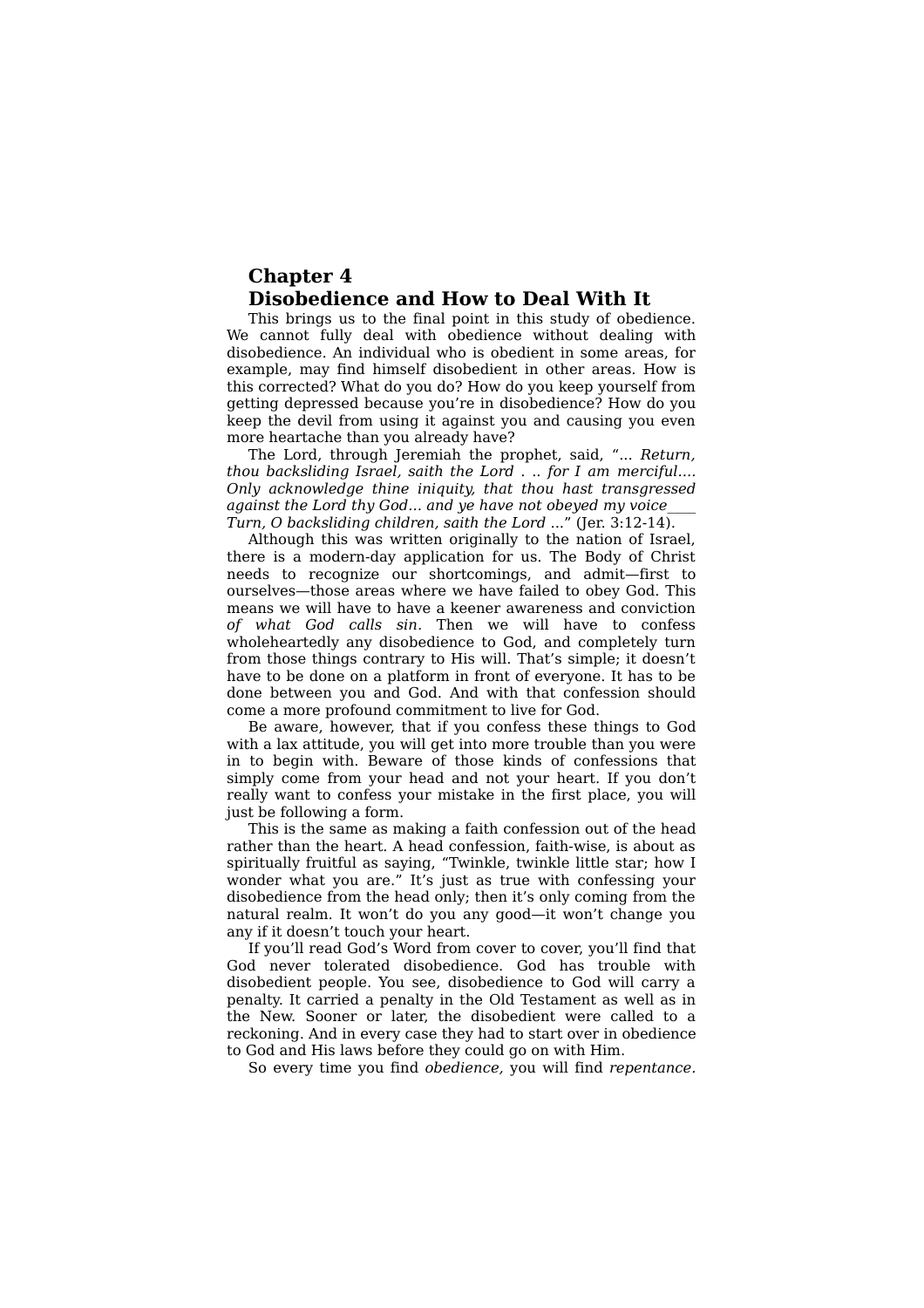Obedience and repentance go hand in hand. And if the Body of Christ would just learn to correct and judge themselves, God would not have to do it. But if we don't obey, then God is duty bound by His Word to judge us. Actually, *we bring it on ourselves* by our own disobedience.

So we can see that the way to avoid the judgment of God, is to judge ourselves in our disobedience to Him, and repent. But how can we keep from continually finding ourselves in these areas of disobedience? What's our safeguard?

If there's anything causing problems in the Body of Christ today and keeping the Church from complete obedience, it is a lack of personal devotion time. Yet this is the believer's safeguard against continually falling into the same areas of disobedience. Sadly, preachers as well as laypeople are guilty of neglecting personal devotion time.

Some preachers make the excuse that they are studying the Word all the time. Yes, they're studying the Word continually for their sermons. But that can never take the place of personal devotion time.

Our day needs to begin with the Lord. That is where we will get our power and victory for the day. And it is where God's love and strength will be fed into our very lives, so that we will be able to overcome anything that would try to come against us during the day!

In your devotion time*—dialogue* with God. Complete communication is not just a monologue. Get quiet after you talk to God, so that you can hear what *He* wants to say to you. So many Christians miss blessings that God had planned for them for that day, because they don't stop long enough to listen to Him!

Real prayer (not monologue, but dialogue with God), ushers the believer into the very presence of God. It makes him secure in his relationship with God and keeps him in God's presence the whole day long.

Now some people think that they must get a tingly feeling all over to let them know they are in God's presence. This is where a lot of Christians get whipped. They think, *Well, I must not have gotten into God's presence this morning because I didn't feel a thing.* That has nothing to do with it! If you're a child of God, walking in fellowship with Him, you're in His presence whether you feel anything or not. But a deep communion with God in your devotions will allow you to *know* His presence, and to actually live in His presence throughout your day.

There is a second thing that is involved in complete obedience to God: That is Bible reading. Now you might say, "Oh, I've heard this all before." But let's look at it from a little different angle.

First, to receive completely from what you read in the Word of God, you are going to have to be in complete surrender each day to obey God. Each day as you begin to study His Word, say,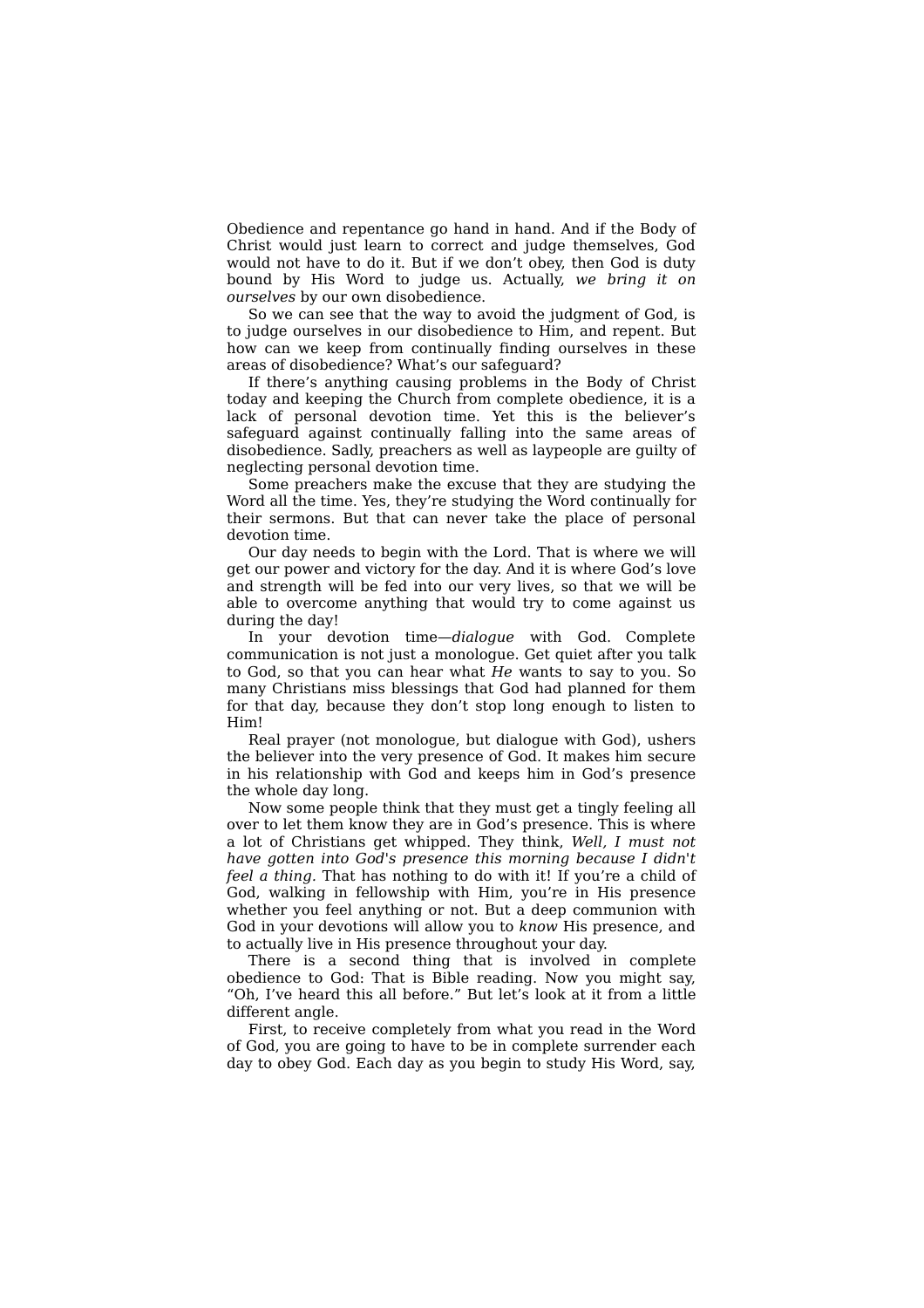"Lord, here I am today. Once again, it is my desire to be in complete obedience to *your will* for me today." Then begin to praise and worship God. Why? Because a study of the Word of God will show that the greatest attitude with which to approach God and to receive from Him, is the attitude of praise and worship. The Word says that praise and worship ascend unto the heavenly Father as a sweetsmelling savor. And when you start to praise God and exalt Him—it opens God's heart of compassion, and He just opens His arms wider and pours out more blessings.

There are many times when God's people walk into the house of God, sing all the familiar choruses, raise their hands, and praise God. Yet, it cannot ascend to God as a sweet-smelling savor because there's no obedience to go along with it! God's people cannot worship in spirit and in truth with disobedience in their hearts! Many times the reason we're not receiving from God is because disobedience nullifies all of our praise. But when we practice obedience *and* we worship God, we cannot help but please the heavenly Father.

Once you have surrendered your will to God, and have come to Him in an attitude of praise and worship, then you are ready to receive completely from His Word.

It is in this attitude that you will discover what King David meant when he said that God's Words were "... *sweeter also than honey and the honeycomb. "* He also said, *"More to be desired are they than gold, yea, than much fine gold* ..." (Ps. 19:10). When you understand the sweetness of God's Words, obedience will become more natural to you and more refreshing to your spirit than food is to your body. That's when obedience becomes so delightful that you wouldn't think of doing anything else!

We need to understand just why personal Bible study is so vital to the believer. Christians have to be in God's Word to get their minds renewed and to come in line with it. The natural man, the man on the outside, does not want to come in line with God's Word, nor to any discipline, for that matter. The natural man does not like discipline. The natural man likes to do just as he pleases, without having to answer to anyone.

The natural man, with his natural mind, has not yet been renewed, transformed, or reborn. That's why Paul said that the man on the inside has to continually keep the man on the outside "under," or, *under control.* That means that the spiritual man on the inside has to keep *the mind* under subjection, or it will run wild because *it* is still in contact with this world where the devil is god. The Word of God says that Satan is the god of this world (2 Cor. 4:4).

The whole creation groans, according to the eighth chapter of Romans, for the day when all of creation will be set free and come under the Lordship and Headship of God once again. Then, not only born-again believers —but all of creation—will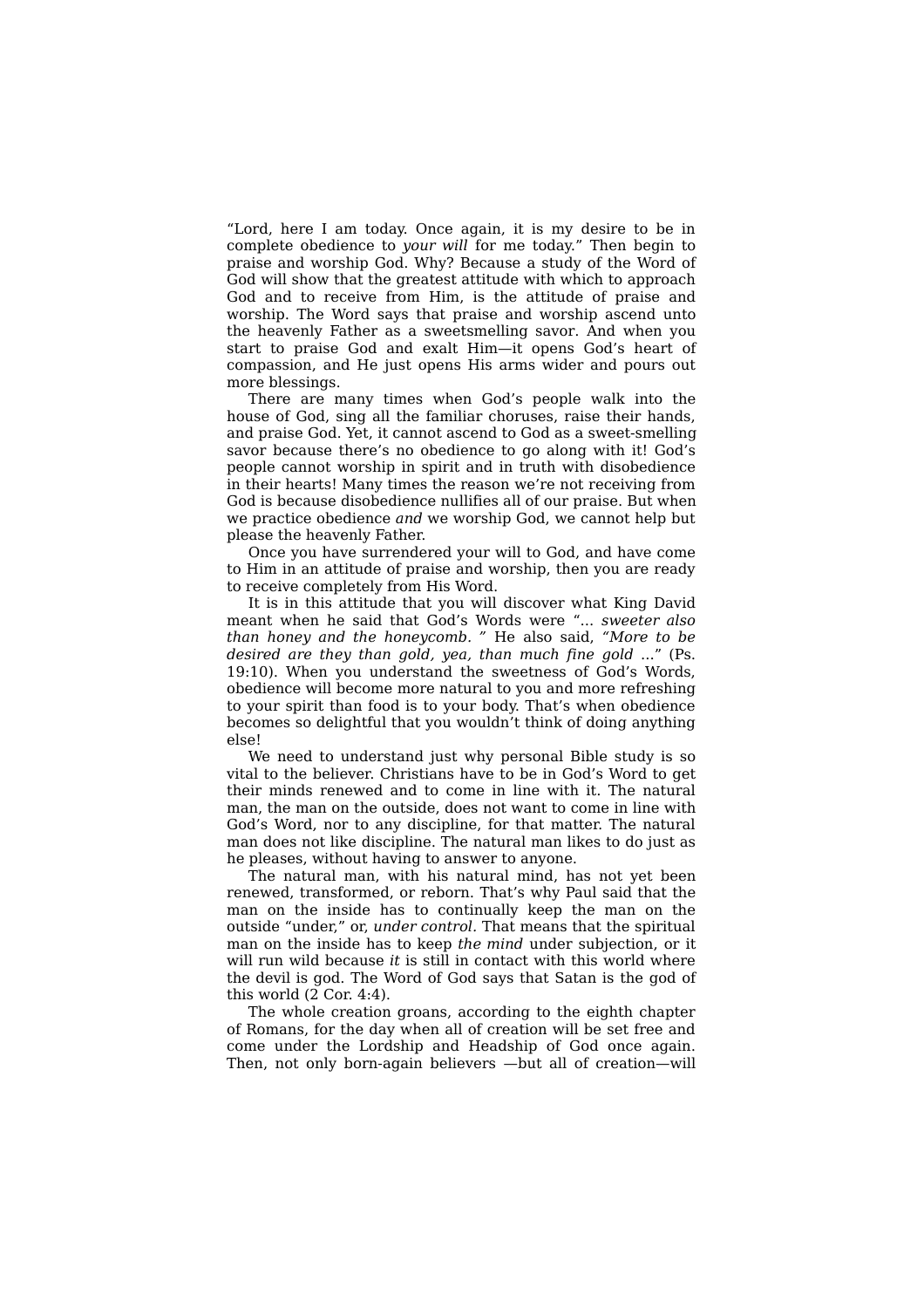come back under the complete supremacy of God, the way it was in the beginning.

You see, the Word of God makes people come into line with discipline. *And it is only through the Word that man can bring his mind into subjection to the Lordship of Jesus Christ.* There can be no obedience without it!

Obedience, then, is fellowshipping with God in His perfect will—the Word of God. Without obedience there can be no spiritual power to enter into the knowledge of God. So many people want to tap into the deep, hidden riches of God's Word. Yet very few are willing to pay the price. Obedience is part of that price. God can trust the obedient one and can reveal to him the secret things because God knows that person will obey Him when He tells him to do something. Many people pray and fast for God to show them rich spiritual truths; yet if they would just start obeying Him in the simple things, He could trust them with the secret things.

Without obedience, there is no confidence that God will do for you what you're asking Him to do. According to His Word, He can't until you come in line with Him. Without obedience, there is no boldness on your part. Without obedience there is no liberty.

A lot of people call obedience "bondage." No, obedience sets you free. Obedience liberates. Obedience gives you an arena in which to operate where there are no hindrances; there is no wondering what will happen to you, because the power of God surrounds you. God takes up the petition of the obedient one! Bondage comes when there's disobedience. That's when the heaviness, fear, and guilt come. They are in the arena of disobedience. But when there is complete obedience, there is no fear. There is no guilt. There is liberty, joy, and happiness.

If the Body of Christ would grasp the importance of a lifestyle committed to obedience, it would absolutely transform lives!

Whatever you need from God will be simply received by believing and obeying Him. Get in line with God's Word and everything will work for you!

If we are ever going to be the Church God has called us to be in this generation, we must come to grips with complete obedience to His will.

We can talk all we want about how much we love God, and how much we're serving Him, but unless we are submitted to His laws and His Word in complete obedience, we don't really love Him nearly as much as we think we do. The true test of love for God is how much we obey what His Word says!

I believe the unspeakable riches of God will come to the Body of Christ and will become a part of our lives, as we learn and put into practice—the simple truth of obedience.

Build your life on obedience to God!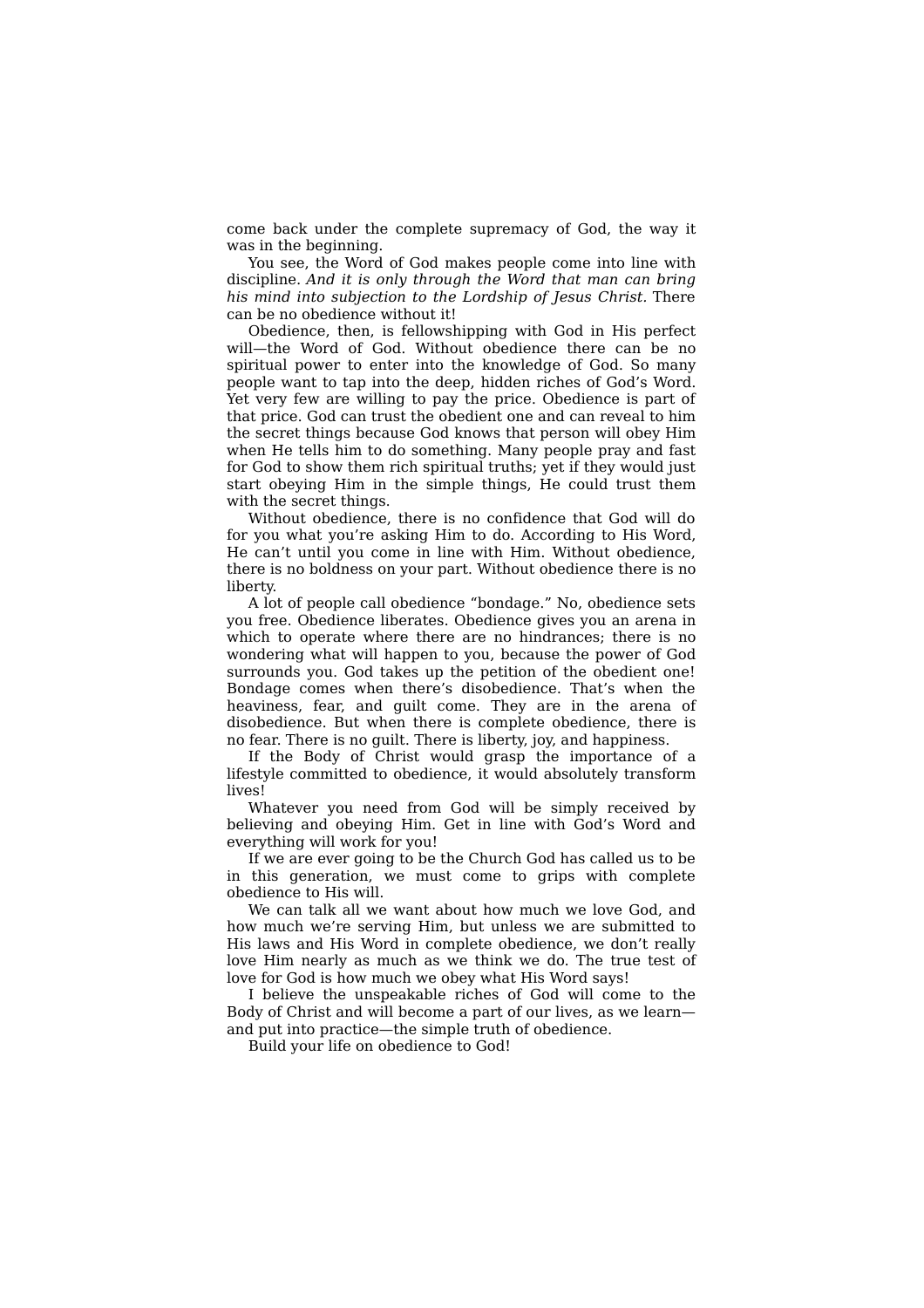## **Obedience As Your Lifestyle**

*The Life of Obedience* is a book for the Body of Christ in this generation. Kenneth Hagin Jr. states that there is perhaps no single element which has kept the Body of Christ from the blessings of God, and from possessing their "promised land," as has disobedience.

Have you tried to get your faith to work with little result? Have you wondered what has hindered the blessings of God from coming to you in abundance? The teachings contained in this book will help you to understand that obedience is a lifestyle which opens the door to faith.

Rev. Hagin shares in the *The Life of Obedience* practical insights on living a life fully committed to God in obedience, so that you can attain the goals that God has given to you.

Do you want to achieve all that God meant for you to achieve? Do you want to reach your full potential in Christ? Obedience is an answer for the Body of Christ, corporately and individually, in order to reach the full scope and height which God has for us; and to reach this generation with the Gospel!



#### **About the Author**

Kenneth Hagin Jr., Executive Vice-President of Kenneth Hagin Ministries and Pastor of RHEMA Bible Church, grew up in a home where faith is a way of life. His writing and personal ministry stem from a rich and diversified background.

After attending Canyonville Bible Academy and Southwestern Assemblies of God College, Ken served with the U.S. Army in Taiwan. Upon returning home after his military duty, he served six years as an associate pastor.

In 1972, Ken joined his father, Rev. Kenneth E. Hagin, at Kenneth Hagin Ministries. Two years later, in fulfillment of a dream they both had shared, Ken helped to found RHEMA Bible Training Center to equip men and women for the fulltime ministry.

In addition to his administrative duties and teaching responsibilities at RHEMA, Ken is also senior pastor of RHEMA Bible Church. His pastor's heart is reflected in his pulpit ministry and in the many church programs designed to care for the needs of all age groups.